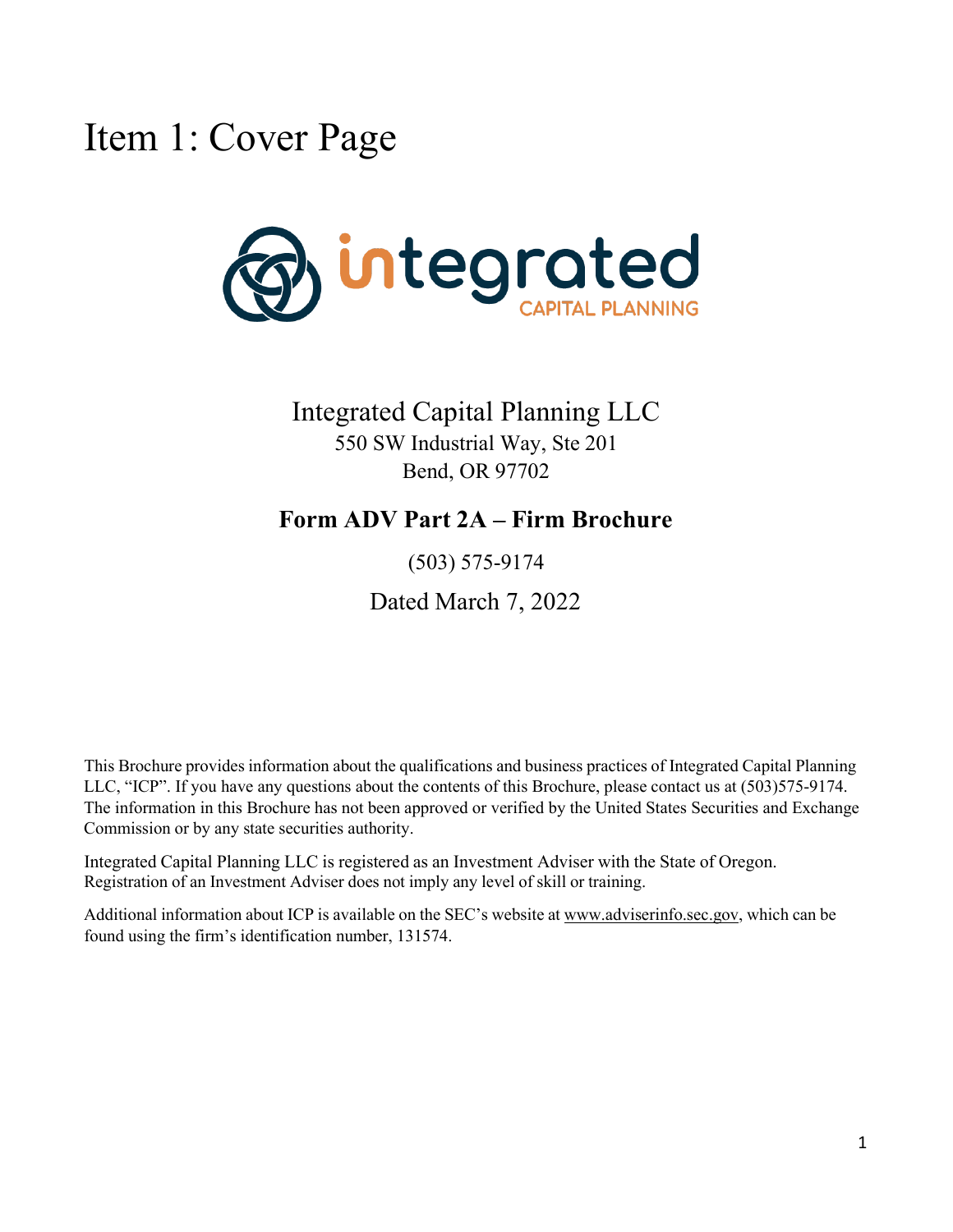# <span id="page-1-0"></span>Item 2: Material Changes

### **Annual Update**

The Material Changes section of this brochure will be updated annually or when material changes occur since the previous release of the Firm Brochure. Each year, we will ensure that you receive a summary of any material changes to this and subsequent brochures by April 30th. We will further provide you with our most recent brochure at any time at your request, without charge. You may request a brochure by contacting us at (503) 575-9174.

### **Material Changes since the Last Update**

Integrated Capital Planners, LLC was established as a new Registered Investment Advisor in December 2020 under the State of Oregon rules and regulations.

The following material changes have occurred since the last filing on December 10, 2020:

- Firm has moved its primary location from 377 SW Century Drive #101, Bend, Oregon 97702 to 550 SW Industrial Way, Ste 201, Bend, OR 97702.
- Firm has engaged Buckingham Strategic Partners.
- The Gregory Fowler is replacing William Summers as CCO.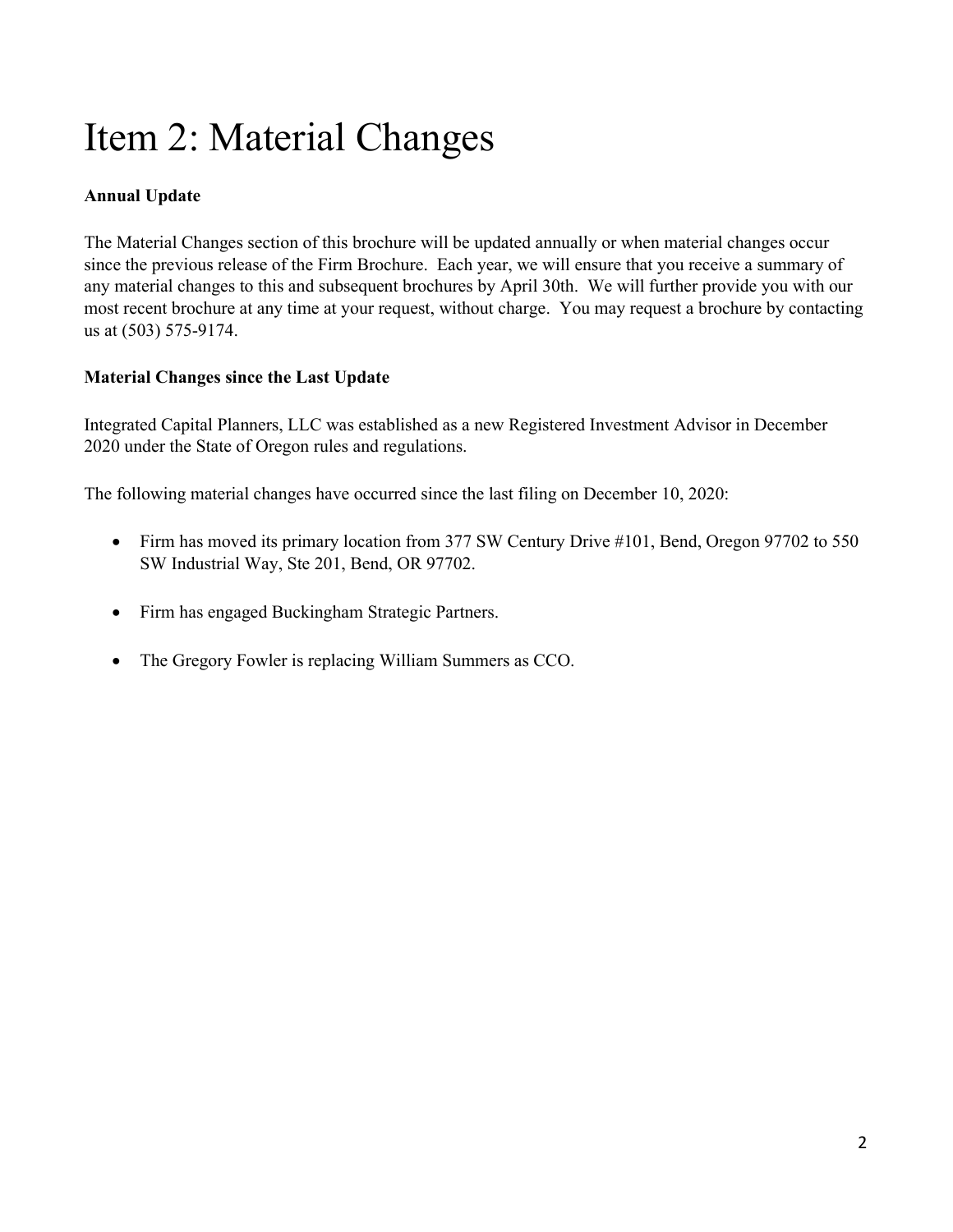## <span id="page-2-0"></span>Item 3: Table of Contents

## **Contents**

| <b>Item 1: Cover Page</b>                                                                      | $\mathbf{1}$            |
|------------------------------------------------------------------------------------------------|-------------------------|
| <b>Item 2: Material Changes</b>                                                                | $\mathbf{2}$            |
| <b>Item 3: Table of Contents</b>                                                               | $\mathbf{3}$            |
| <b>Item 4: Advisory Business</b>                                                               | $\overline{\mathbf{4}}$ |
| <b>Item 5: Fees and Compensation</b>                                                           | 8                       |
| Item 6: Performance-Based Fees and Side-By-Side Management                                     | 10                      |
| <b>Item 7: Types of Clients</b>                                                                | 10                      |
| Item 8: Methods of Analysis, Investment Strategies and Risk of Loss                            | <b>10</b>               |
| <b>Item 9: Disciplinary Information</b>                                                        | 13                      |
| Item 10: Other Financial Industry Activities and Affiliations                                  | 14                      |
| Item 11: Code of Ethics, Participation or Interest in Client Transactions and Personal Trading | 15                      |
| <b>Item 12: Brokerage Practices</b>                                                            | 16                      |
| <b>Item 13: Review of Accounts</b>                                                             | 18                      |
| Item 14: Client Referrals and Other Compensation                                               | 19                      |
| Item 15: Custody                                                                               | 19                      |
| <b>Item 16: Investment Discretion</b>                                                          | 19                      |
| <b>Item 17: Voting Client Securities</b>                                                       | 20                      |
| <b>Item 18: Financial Information</b>                                                          | 20                      |
| Item 19: Requirements for State-Registered Advisers                                            | 20                      |
| Form ADV Part 2B - Brochure Supplement                                                         | 26                      |
| Form ADV Part 2B - Brochure Supplement                                                         | 30                      |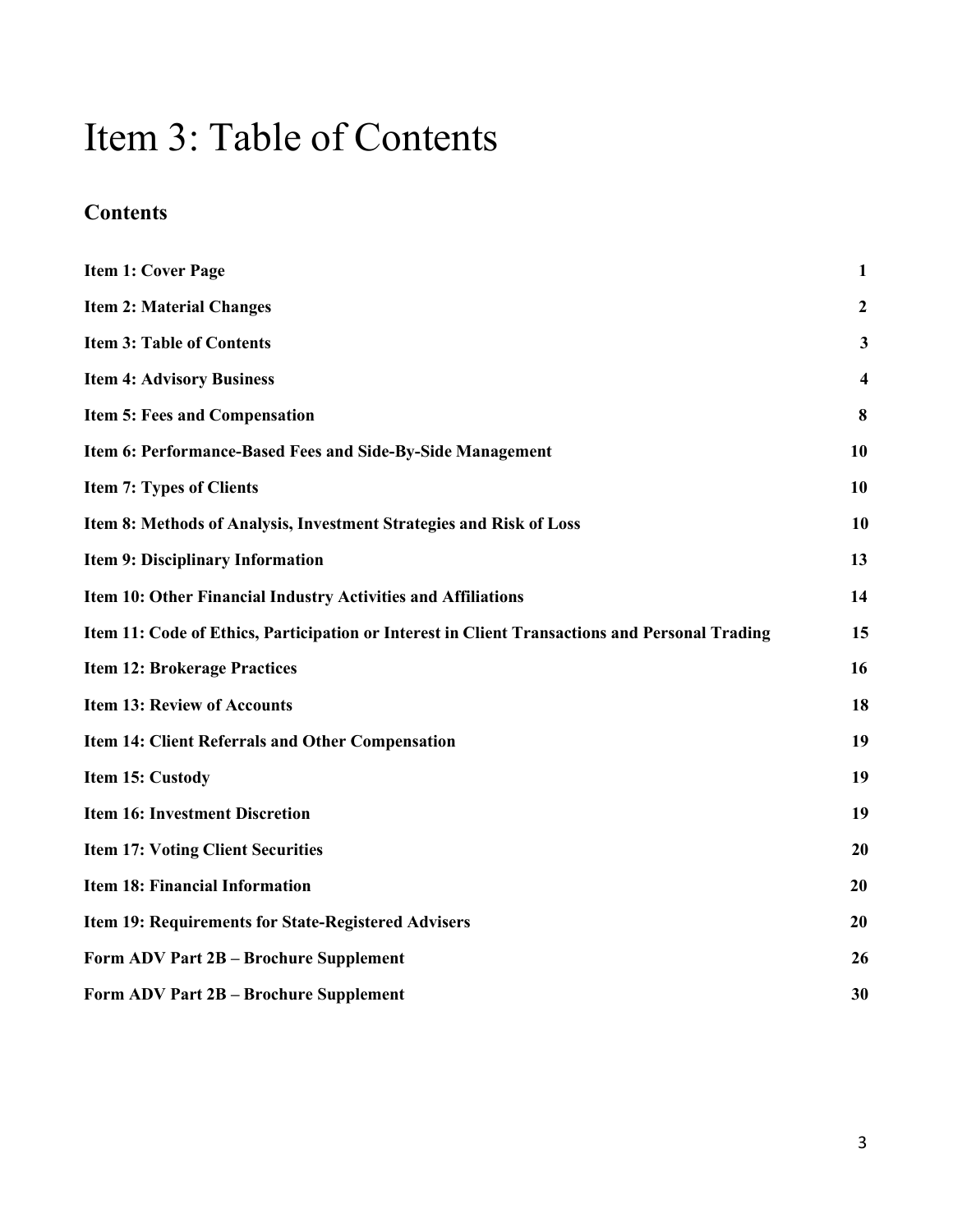## <span id="page-3-0"></span>Item 4: Advisory Business

## **Description of Advisory Firm**

Integrated Capital Planning LLC became registered as an Investment Adviser with the State of Oregon in 2020. William E. Summers and Gregory Fowler are the principal owners of ICP.

As of December 31, 2021, ICP managed \$0 client assets on a discretionary basis and \$1,331,630 client assets on a non-discretionary basis.

## **Types of Advisory Services**

### **Hourly and Project-Based Financial Planning**

We provide project-based financial planning services on topics such as retirement planning, risk management, college savings, cash flow, debt management, work benefits, and estate and incapacity planning.

Financial planning involves an evaluation of a Client's current and future financial state by using currently known variables to predict future cash flows, asset values, and withdrawal plans. The key defining aspect of financial planning is that through the financial planning process, all questions, information, and analysis will be considered as they affect and are affected by the entire financial and life situation of the Client. Clients purchasing this service will receive a written or an electronic report, providing the Client with a detailed financial plan designed to achieve his or her stated financial goals and objectives.

In general, the financial plan will address any or all of the following areas of concern. The Client and advisor will work together to select specific areas to cover. These areas may include, but are not limited to, the following:

**Business Planning:** We provide consulting services for Clients who currently operate their own business, are considering starting a business, or are planning for an exit from their current business. Under this type of engagement, we work with you to assess your current situation, identify your objectives, and develop a plan aimed at achieving your goals.

**Cash Flow and Debt Management**: We will conduct a review of your income and expenses to determine your current surplus or deficit along with advice on prioritizing how any surplus should be used or how to reduce expenses if they exceed your income. Advice may also be provided on which debts to pay off first based on factors such as the interest rate of the debt and any income tax ramifications. We may also recommend what we believe to be an appropriate cash reserve that should be considered for emergencies and other financial goals, along with a review of accounts (such as money market funds) for such reserves, plus strategies to save desired amounts.

**College Savings**: Includes projecting the amount that will be needed to achieve college or other post-secondary education funding goals, along with advice on ways for you to save the desired amount. Recommendations as to savings strategies are included, and, if needed, we will review your financial picture as it relates to eligibility for financial aid or the best way to contribute to grandchildren (if appropriate).

**Employee Benefits Optimization**: We will provide review and analysis as to whether you, as an employee, are taking the maximum advantage possible of your employee benefits. If you are a business owner, we will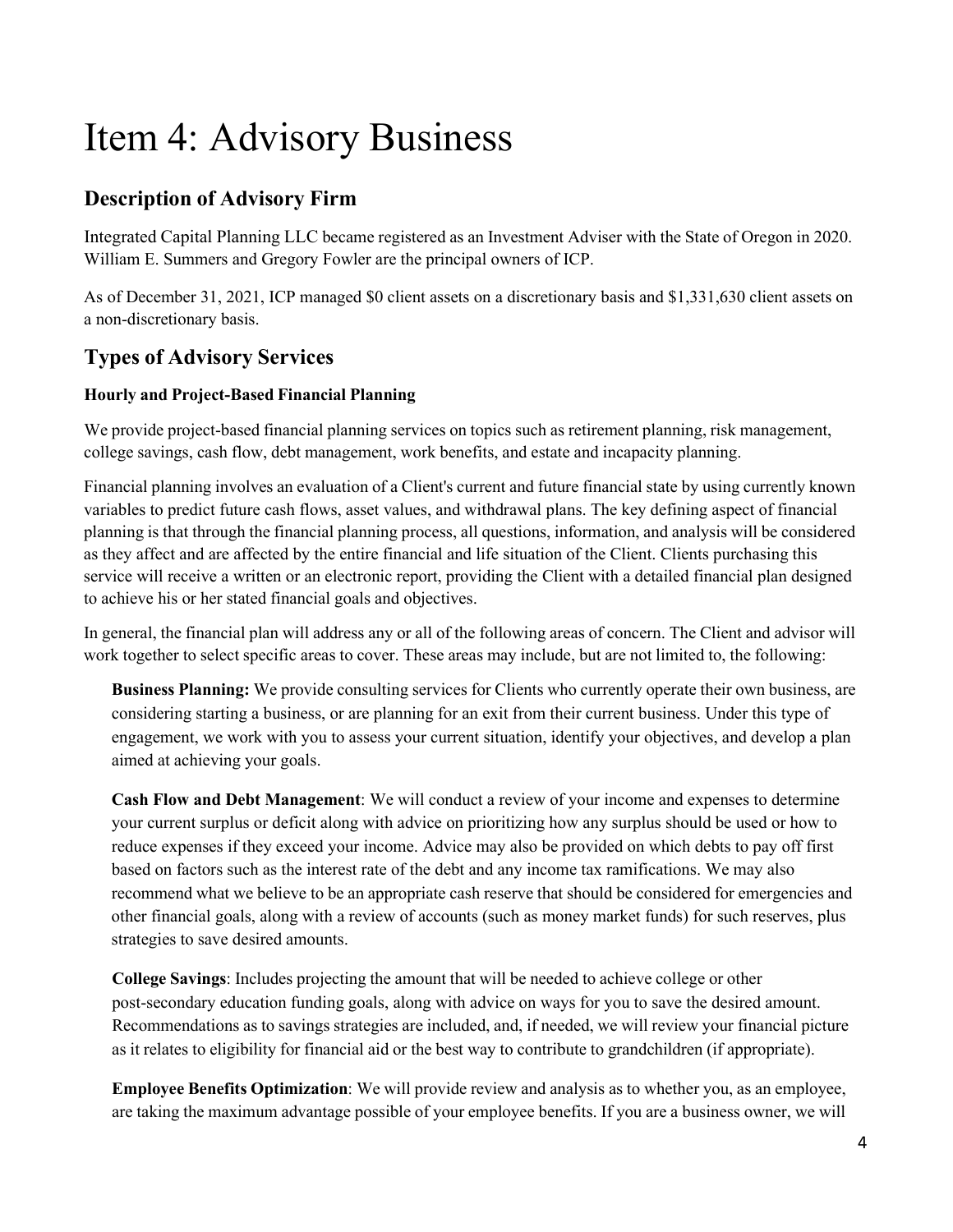consider and/or recommend the various benefit programs that can be structured to meet both business and personal retirement goals.

**Estate Planning**: This usually includes an analysis of your exposure to estate taxes and your current estate plan, which may include whether you have a will, powers of attorney, trusts, and other related documents. Our advice also typically includes ways for you to minimize or avoid future estate taxes by implementing appropriate estate planning strategies such as the use of applicable trusts. We always recommend that you consult with a qualified attorney when you initiate, update, or complete estate planning activities. We may provide you with contact information for attorneys who specialize in estate planning when you wish to hire an attorney for such purposes. From time-to-time, we will participate in meetings or phone calls between you and your attorney with your approval or request.

**Financial Goals**: We will help Clients identify financial goals and develop a plan to reach them. We will identify what you plan to accomplish, what resources you will need to make it happen, how much time you will need to reach the goal, and how much you should budget for your goal.

**Insurance**: Review of existing policies to ensure proper coverage for life, health, disability, long-term care, liability, home, and automobile.

**Investment Analysis**: This may involve developing an asset allocation strategy to meet Clients' financial goals and risk tolerance, providing information on investment vehicles and strategies, reviewing employee stock options, as well as assisting you in establishing your own investment account at a selected broker/dealer or custodian. The strategies and types of investments we may recommend are further discussed in Item 8 of this brochure.

**Retirement Planning**: Our retirement planning services typically include projections of your likelihood of achieving your financial goals, typically focusing on financial independence as the primary objective. For situations where projections show less than the desired results, we may make recommendations, including those that may impact the original projections by adjusting certain variables (e.g., working longer, saving more, spending less, taking more risk with investments).

If you are near retirement or already retired, advice may be given on appropriate distribution strategies to minimize the likelihood of running out of money or having to adversely alter spending during your retirement years

**Risk Management:** A risk management review includes an analysis of your exposure to major risks that could have a significant adverse impact on your financial picture, such as premature death, disability, property and casualty losses, or the need for long-term care planning. Advice may be provided on ways to minimize such risks and about weighing the costs of purchasing insurance versus the benefits of doing so and, likewise, the potential cost of not purchasing insurance ("self-insuring").

**Tax Planning Strategies:** Advice may include ways to minimize current and future income taxes as a part of your overall financial planning picture. For example, we may make recommendations on which type of account(s) or specific investments should be owned based in part on their "tax efficiency," with the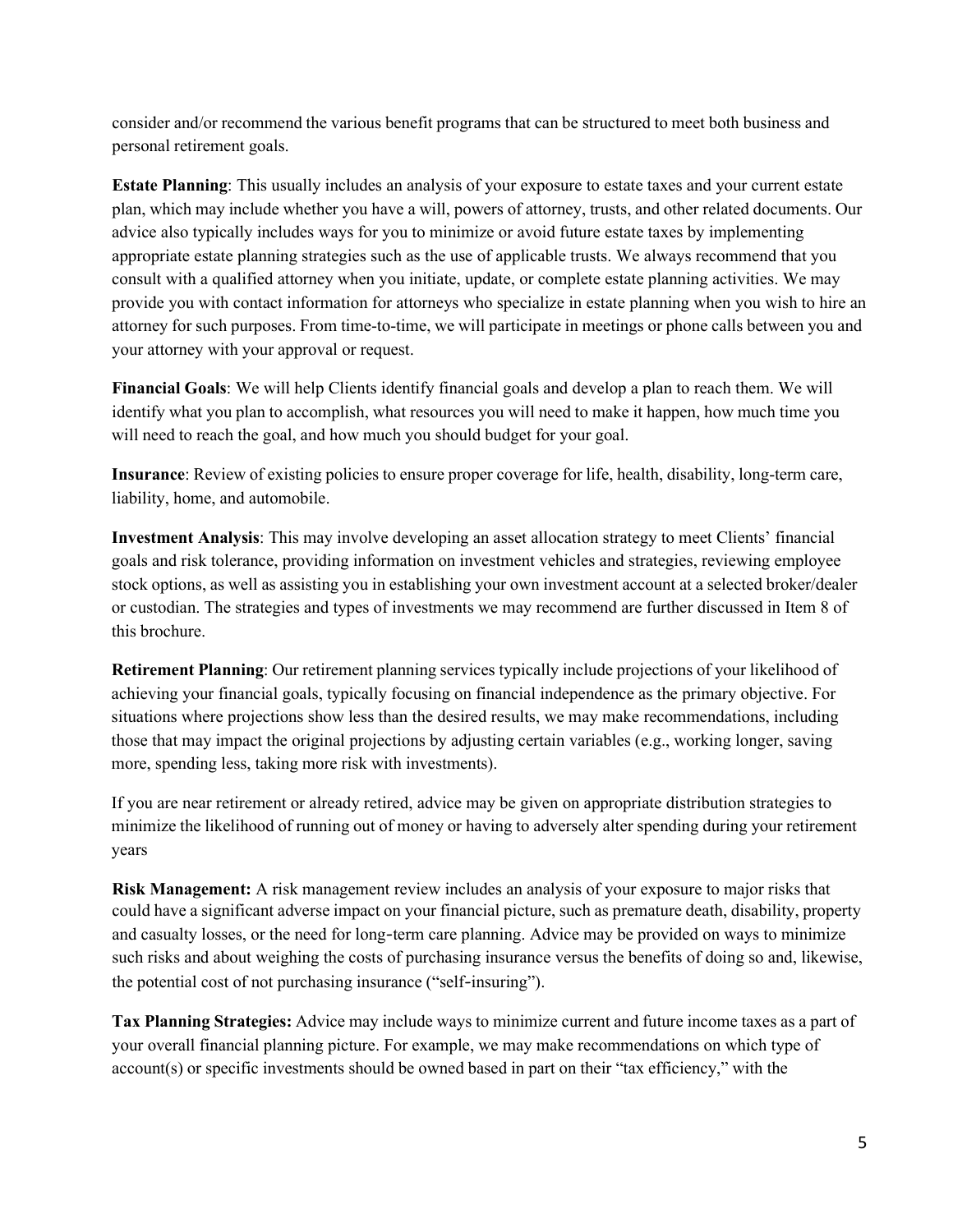consideration that there is always a possibility of future changes to federal, state or local tax laws and rates that may impact your situation.

We recommend that you consult with a qualified tax professional before initiating any tax planning strategy, and we may provide you with contact information for accountants or attorneys who specialize in this area if you wish to hire someone for such purposes. We will participate in meetings or phone calls between you and your tax professional with your approval.

**Equity Compensation:** Individuals with equity compensation face unique planning opportunities. Tax, liquidity, and diversification issues, along with special reporting requirements often accompany Restricted Stock Units, Incentive Stock Options, Non-Qualified Stock Options, other forms of equity compensation and potential 83(b), and 83(i) elections. ICP advises on the ramification of liquid and illiquid options and holdings, and monitors clients equity compensation, while incorporating tax and liquidity planning into ongoing financial planning client's service. This may include specific advice on the timing of option exercise, Rule 10b5-1 plans for corporate insiders subject to trading restrictions, pre-IPO liquidity opportunities, Alternative Minimum Tax planning, and preparation for Initial Public Offering planning and the maintenance and diversification of concentrated stock positions.

#### **Ongoing Comprehensive Financial Planning**

This service involves working one-on-one with a planner over an extended period of time. By paying a fixed monthly or quarterly fee, Clients get to work with a planner who will work with them to develop and implement their plan. The planner will monitor the plan, recommend any changes and ensure the plan is up to date.

Upon desiring a comprehensive plan, a Client will be taken through establishing their goals and values around money. They will be required to provide information to help complete the following areas of analysis: net worth, cash flow, insurance, credit scores/reports, employee benefit, retirement planning, insurance, investments, college planning, and estate planning. Once the Client's information is reviewed, their plan will be built and analyzed, and then the findings, analysis and potential changes to their current situation will be reviewed with the Client. Clients subscribing to this service will receive a written or an electronic report, providing the Client with a detailed financial plan designed to achieve his or her stated financial goals and objectives. If a follow-up meeting is required, we will meet at the Client's convenience. The plan and the Client's financial situation and goals will be monitored throughout the year and follow-up phone calls and emails will be made to the Client to confirm that any agreed upon action steps have been carried out. On an annual basis, there will be a full review of this plan to ensure its accuracy and ongoing appropriateness. Any needed updates will be implemented at that time.

#### **Personal Tax Return Preparation**

We may provide tax preparation services to existing clients to assist with the filing of federal and state tax returns. We may ask for an explanation or clarification of some items, but we will not audit or otherwise verify client data. The client is responsible for the completeness and accuracy of information used to prepare the returns. Our responsibility is to prepare the returns in accordance with applicable tax laws. We will utilize the services of a third party accounting, bookkeeping, and tax preparation firm to facilitate the preparation and filing of your tax return and we will work with you and the third party in order to gather the necessary information as part of this service.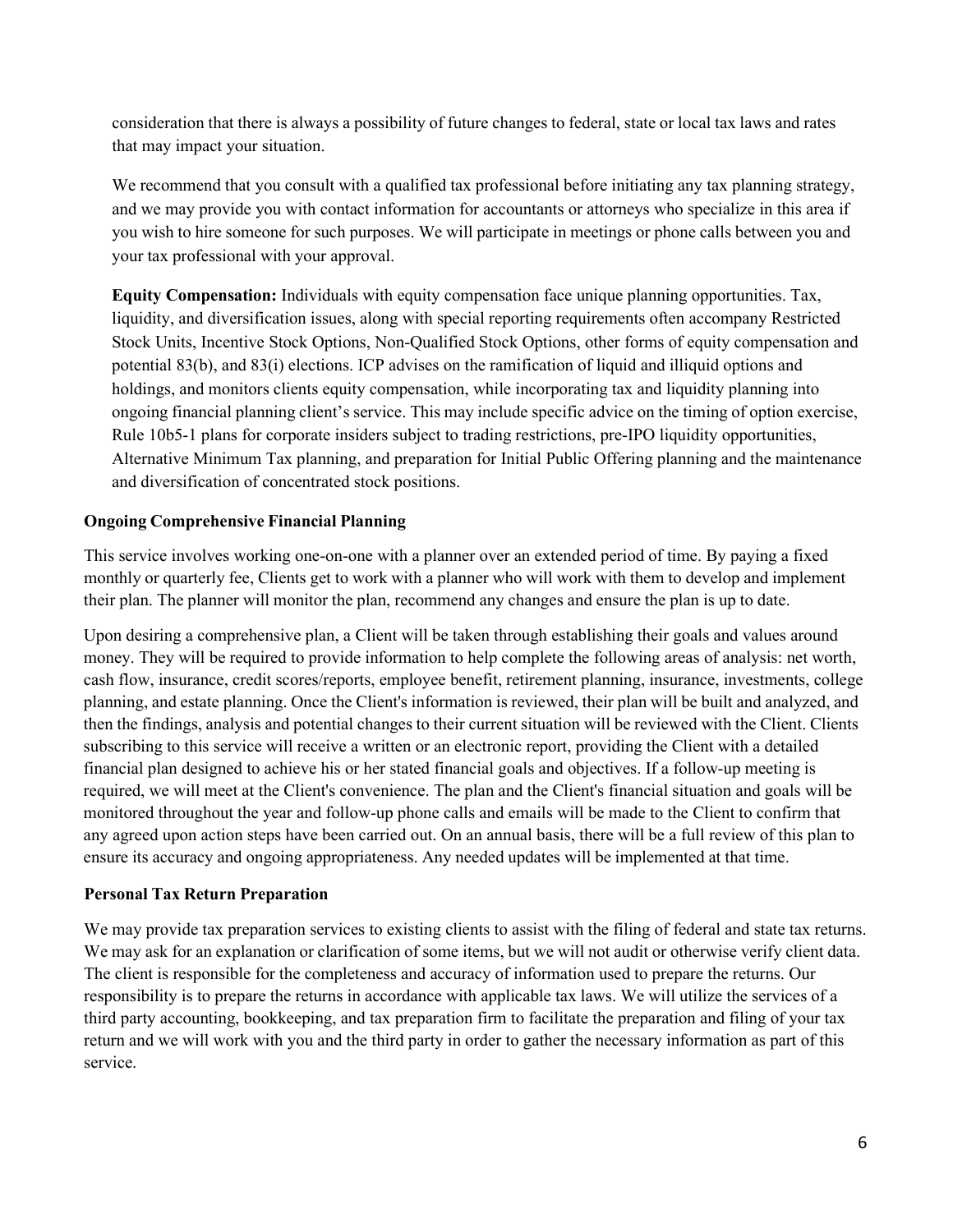#### **Investment Management Using Third Party Managers, Outside Managers, or Sub-Advisors**

We offer the use of Buckingham Strategic Partners, LLC ("Buckingham Partners") for investment management services including trade processing, collection of advisory fees, record maintenance, report preparation, marketing assistance, and research. We have further contracted with Buckingham Partners to provide our clients with sub-advisory services. We pay a fee to Buckingham Partners that is based upon the aggregate advisory fees paid to our firm by client accounts that utilize Buckingham Partners' services. The fees paid by ICP to Buckingham Partners consist of a portion of the fees paid to us by our clients, and vary based on the total client assets administered and/or sub-advised by Buckingham Partners through our firm. These fees are not separately charged to our advisory clients and are included within the advisory fees paid to us. ICP does not receive any referral compensation for referring its advisory clients to Buckingham Partners or any other outside manager.

For investment management and employee benefit plan services, ICP will request authority from you to receive quarterly payments of its advisory fees directly from your account held by an independent custodian. Clients may provide written limited authorization to ICP or its designated service provider, Buckingham Partners, to withdraw fees from the account. Clients will receive custodial statements showing the advisory fees debited from their account(s). Certain third-party administrators will calculate and debit ICP's fee and remit such fee to ICP.

Our investment recommendations under this program are not limited to any specific product or service offered by a broker-dealer or insurance company. We typically provide advice regarding stocks, fixed income securities (bonds); exchange traded funds ("ETFs"); index funds; and where appropriate, alternative investments.

Outside managers engaged by ICP to sub-advise your account will typically create a portfolio of stocks, fixed income securities, or a blend of those investments. Because some types of investments involve certain additional degrees of risk, they will only be implemented/recommended when consistent with the client's IPS. Therefore, not all of the above options will be used in every client's portfolio.

#### **Investment Management Services**

Our firm provides continuous advice to a Client regarding the investment of Client funds based on the individual needs of the Client. Through personal discussions in which goals and objectives based on a Client's particular circumstances are established, we develop a Client's personal investment policy or an investment plan with an asset allocation target and create and manage a portfolio based on that policy and allocation targets. We will also review and discuss a Client's prior investment history, as well as family composition and background.

Account supervision is guided by the stated objectives of the Client (e.g., maximum capital appreciation, growth, income, or growth, and income), as well as tax considerations. Clients may impose reasonable restrictions on investing in certain securities, types of securities, or industry sectors. Fees pertaining to this service are outlined in Item 5 of this brochure.

#### **Held Away Account Services**

We provide an additional service for accounts not directly managed by our firm where we do not have discretion. We will regularly review the current holdings and available investment options in these accounts, monitor the accounts, and provide recommendations to the Client with regards to rebalancing and implementing our strategies as necessary.

### **Client Tailored Services and Client Imposed Restrictions**

We offer the same suite of services to all of our Clients. However, specific Client financial plans and their implementation are dependent upon the Client Investment Policy Statement which outlines each Client's current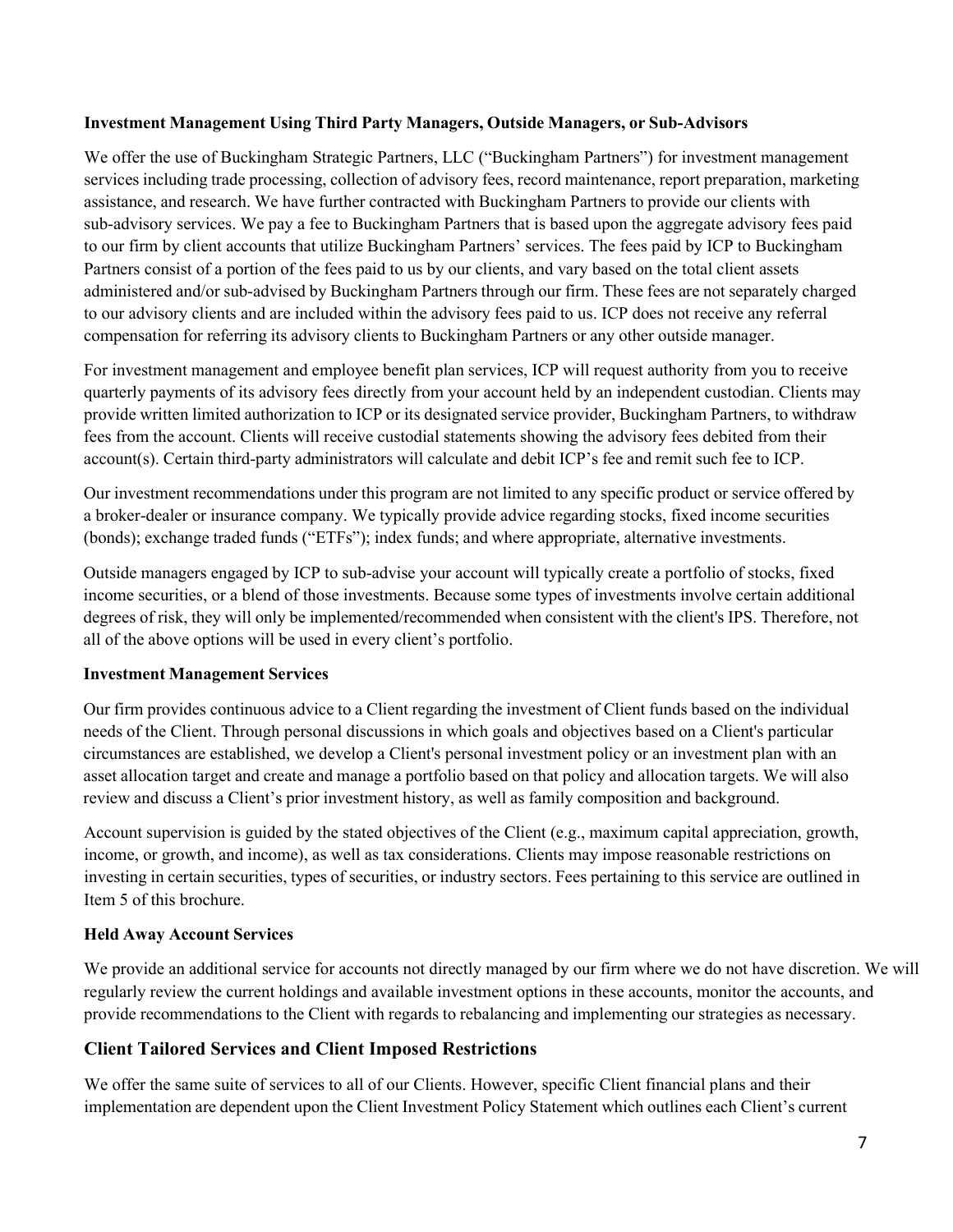situation (income, tax levels, and risk tolerance levels) and is used to construct a Client specific plan to aid in the selection of a portfolio that matches restrictions, needs, and targets.

Clients are able to specify, within reason, any limitations they would like to place on discretionary authority as it pertains to individual securities and/or sectors that will be traded in their account, by notating these items on the executed advisory agreement.

### **Wrap Fee Programs**

<span id="page-7-0"></span>We do not participate in wrap fee programs.

## Item 5: Fees and Compensation

Please note, unless a Client has received the firm's Disclosure Brochure at least 48 hours prior to signing the investment advisory contract, the investment advisory contract may be terminated by the Client within five (5) business days of signing the contract without incurring any advisory fees. How we are paid depends on the type of advisory service we are performing. Please review the fee and compensation information below.

### **Project-Based Financial Planning Fixed Fee**

Project-Based Financial Planning is offered on a fixed fee basis. The fixed fee will be agreed upon before the start of any work and can range between \$1,000 and \$5,000, depending on complexity and the needs of the client. The fee is negotiable. Half of the fee is due at the beginning of the process and the remainder is due at completion of work, however, ICP will not bill an amount above \$500 more than 6 months in advance. Fees for this service may be paid by electronic funds transfer or check. In the event of early termination any prepaid but unearned fees will be refunded to the Client and any completed deliverables of the project will be provided to the Client and no further fees will be charged.

### **Financial Planning Hourly Fee**

Hourly Financial Planning engagements are offered at an hourly rate of \$300 per hour. The fee may be negotiable in certain cases and is due at the completion of the engagement. In the event of early termination by the Client, any fees for the hours already worked will be due. Fees for this service may be paid by electronic funds transfer or check.

### **Ongoing Comprehensive Financial Planning**

Ongoing Comprehensive Financial Planning consists of an upfront charge of up to \$50,000 and an ongoing fee that is paid in arrears, either monthly or quarterly. For clients paying monthly, the fee is up to \$1,000 per month. For clients paying quarterly, the fee is up to \$3,000 per quarter. Fees are based on complexity and needs of the client, and may be negotiable in certain cases. Fees for this service may be paid by electronic funds transfer or check. This service may be terminated with 30 days' notice. Since fees are paid in arrears, no refund will be needed upon termination of the account.

The upfront portion of the Comprehensive Financial Planning fee is for Client onboarding, data gathering, and setting the basis for the financial plan. This work will commence immediately after the fee is paid, and will be completed within the first 30 days of the date the fee is paid. Therefore, the upfront portion of the fee will not be paid more than 6 months in advance.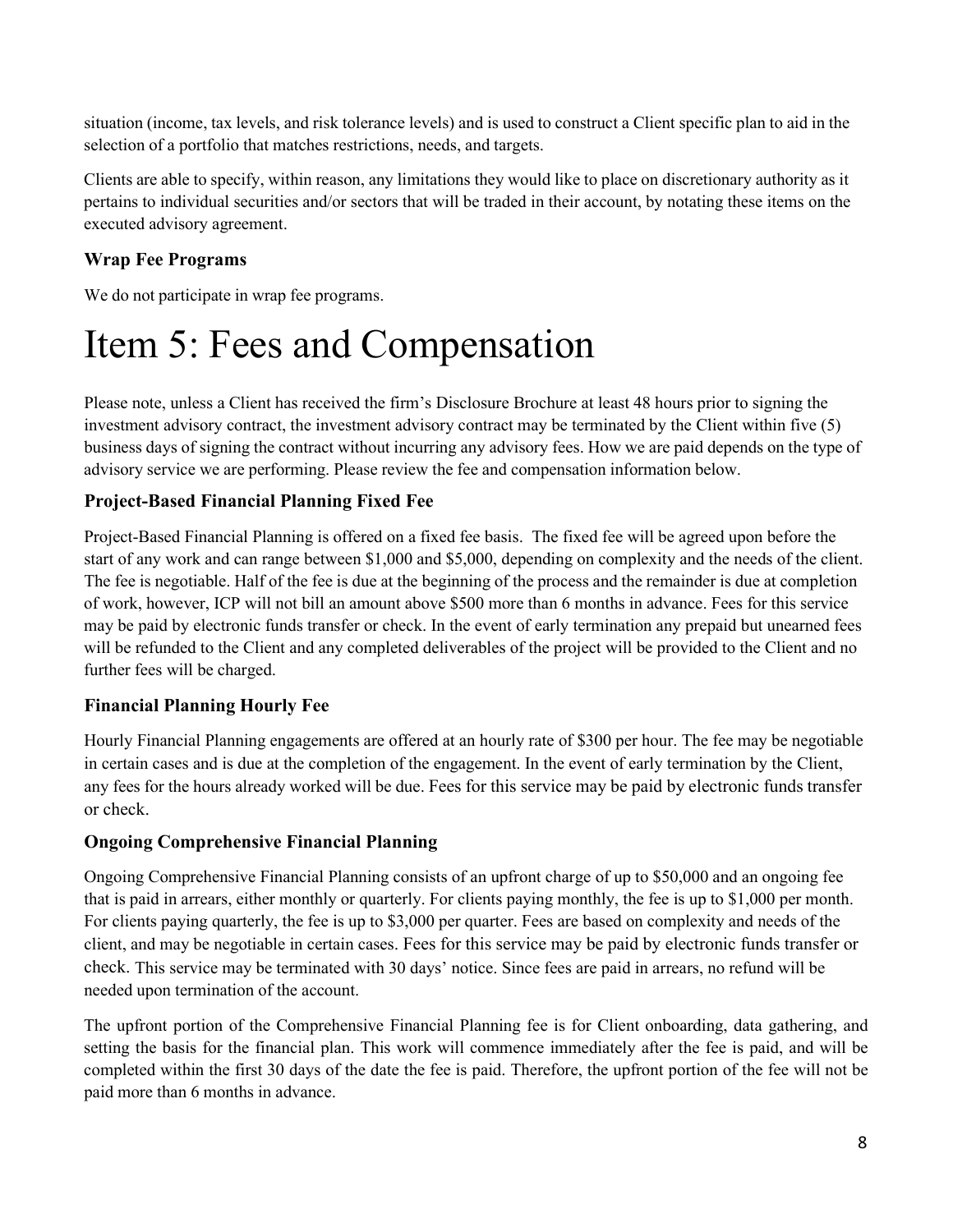#### **Personal Tax Return Preparation**

At the discretion of the firm, this service may be available to existing Clients of ICP. Fees for Personal Tax Return Preparation will be determined based on the complexity of the return and quality of recordkeeping. The fees may be negotiable in certain cases, will be agreed upon at the start of the engagement, and are due at the completion of the engagement.

#### **Investment Management Using Third Party Managers, Outside Managers, or Sub-Advisors**

The standard advisory fee is based on the market value of the account and is calculated as follows:

| <b>Account Value</b>        | <b>Annual Advisory Fee</b> |
|-----------------------------|----------------------------|
| $$0 - $1,000,000$           | $0.90\%$                   |
| $$1,000,001 - $5,000,000$   | $0.80\%$                   |
| \$5,000,001 - \$10,000,000  | 0.70%                      |
| $$10,000,001 - $25,000,000$ | $0.60\%$                   |
| Above \$25,000,0001         | $0.40\%$                   |

The annual fees are negotiable, prorated and paid in arrears on a quarterly basis. The advisory fee is a blended fee and is calculated by assessing the percentage rates using the predefined levels of assets as shown in the above chart and applying the fee to the average account value over the previous quarter, resulting in a combined weighted fee. For example, an account valued at \$7,000,000 would pay an effective fee of 0.7857% with the annual fee of \$55,000. The quarterly fee is determined by the following calculation:  $((\$1,000,000 \times 0.90\%) + (\$4,000,000 \times 0.90\%)$  $0.80\%$  + (\$2,000,000 x 0.70%))  $\div$  4 = \$13,750. No increase in the annual fee shall be effective without agreement from the Client by signing a new agreement or amendment to their current advisory agreement.

The Outside Manager will debit the Client's account for both the Outside Manager's fee, and ICP's advisory fee, and will remit ICP's fee to ICP. Accounts initiated or terminated during a calendar quarter will be charged a prorated fee based on the amount of time remaining in the billing period. An account may be terminated with written notice at least 30 calendar days in advance. Since fees are paid in arrears, no refund will be needed upon termination of the account.

#### **Investment Management Services**

Investment Management Services are available for Clients participating in ICP's Ongoing Comprehensive Financial Planning. Fees will be negotiated prior to the engagement and will be disclosed in the client agreement.

Advisory fees are directly debited from Client accounts, or the Client may choose to pay by check. Accounts initiated or terminated during a calendar quarter will be charged a prorated fee based on the amount of time remaining in the billing period. An account may be terminated with written notice at least 30 calendar days in advance. Since fees are paid in arrears, no refund will be needed upon termination of the account.

#### **Held Away Account Services**

Clients utilizing ICP's Ongoing Comprehensive Financial Planning may receive advice regarding assets in which ICP does not have trading authority. Fees for this service will be negotiated prior to the engagement and will be outlined in the client agreement.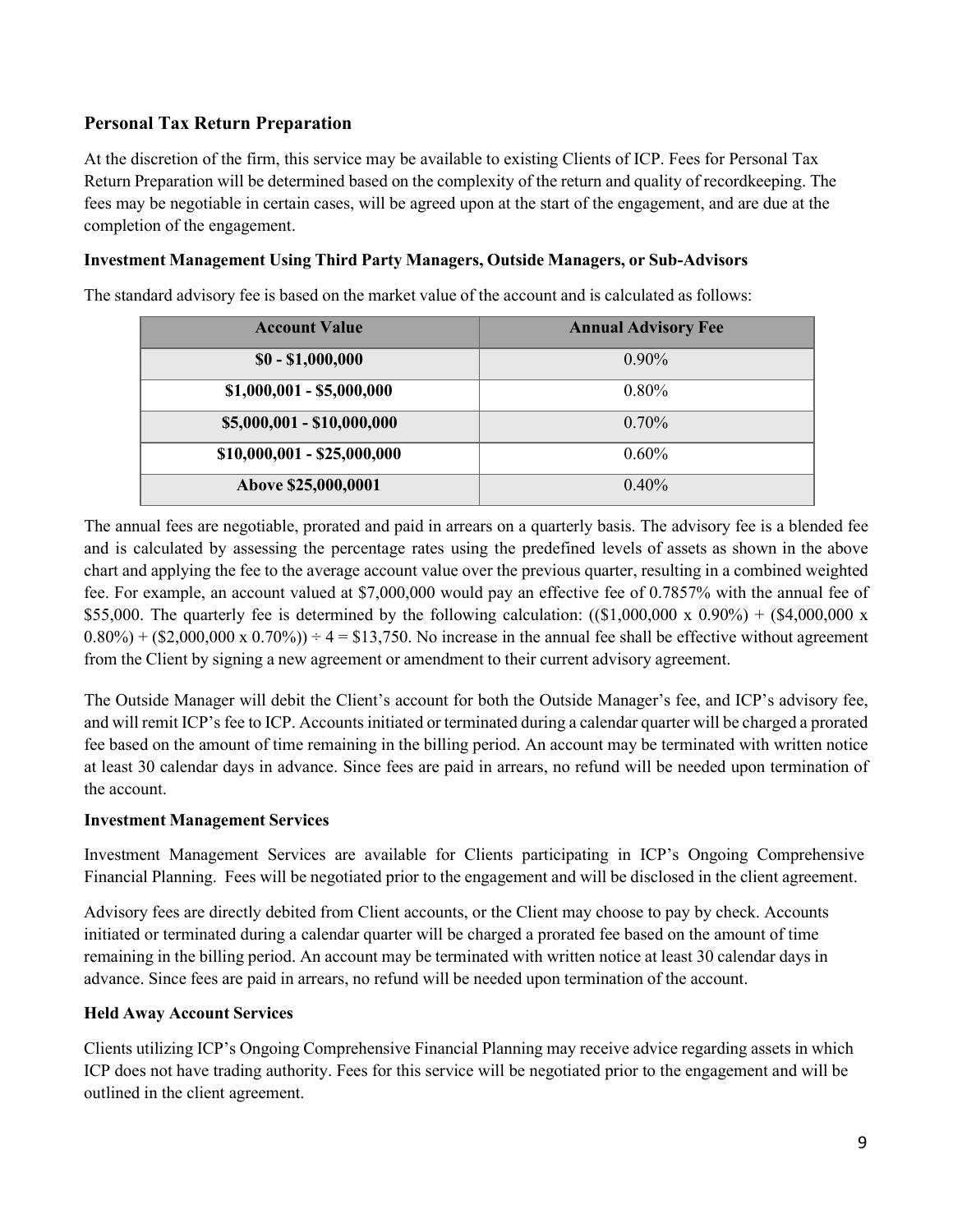### **Other Types of Fees and Expenses**

Our fees are exclusive of brokerage commissions, transaction fees, and other related costs and expenses which may be incurred by the Client. Clients may incur certain charges imposed by custodians, brokers, and other third parties such as custodial fees, deferred sales charges, odd-lot differentials, transfer taxes, wire transfer, and electronic fund fees, and other fees and taxes on brokerage accounts and securities transactions. Mutual fund and exchange-traded funds also charge internal management fees, which are disclosed in a fund's prospectus. Such charges, fees, and commissions are exclusive of and in addition to our fee, and we shall not receive any portion of these commissions, fees, and costs.

Item 12 further describes the factors that we consider in selecting or recommending broker-dealers for Client's transactions and determining the reasonableness of their compensation (e.g., commissions).

We do not accept compensation for the sale of securities or other investment products including asset-based sales charges or service fees from the sale of mutual funds.

## <span id="page-9-0"></span>Item 6: Performance-Based Fees and Side-By-Side Management

We do not offer performance-based fees and do not engage in side-by-side management.

# <span id="page-9-1"></span>Item 7: Types of Clients

We provide financial planning and portfolio management services to individuals, high net-worth individuals, family trusts and other businesses.

Our minimum account size requirement is \$1,000,000, which may be waived at the firm's discretion.

## <span id="page-9-2"></span>Item 8: Methods of Analysis, Investment Strategies and Risk of Loss

### **Modern Portfolio Theory**

The underlying principles of MPT are:

- Investors are risk averse. The only acceptable risk is that which is adequately compensated by an expected return. Risk and investment return are related and an increase in risk requires an increased expected return.
- Markets are efficient. The same market information is available to all investors at the same time. The market prices every security fairly based upon this equal availability of information.
- The design of the portfolio as a whole is more important than the selection of any particular security. The appropriate allocation of capital among asset classes will have far more influence on long-term portfolio performance than the selection of individual securities.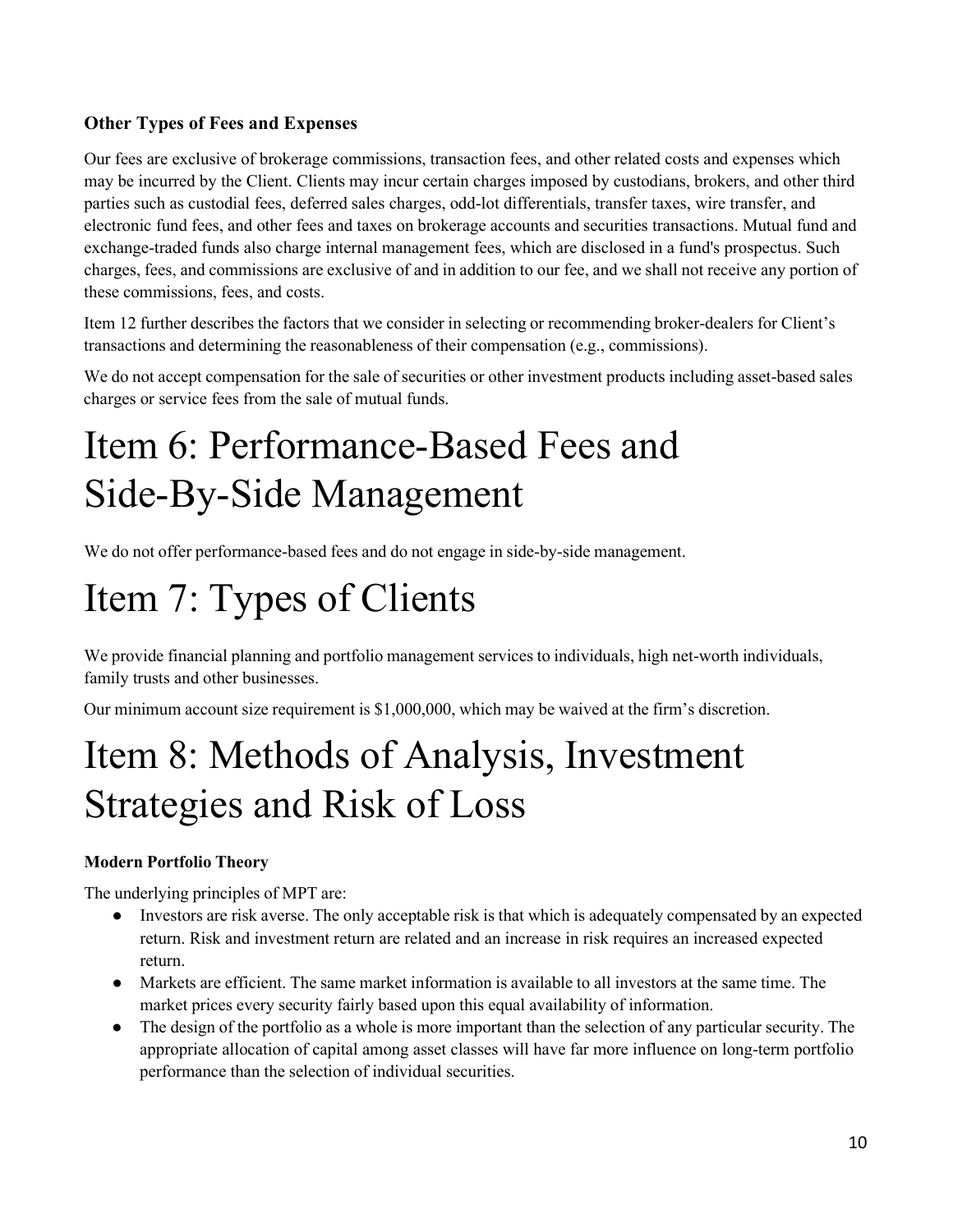- Investing for the long-term (preferably longer than ten years) becomes critical to investment success because it allows the long-term characteristics of the asset classes to surface.
- Increasing diversification of the portfolio with lower correlated asset class positions can decrease portfolio risk. Correlation is the statistical term for the extent to which two asset classes move in tandem or opposition to one another.

**Use of Outside Managers:** We may refer Clients to third-party investment advisers ("outside managers"). Our analysis of outside managers involves the examination of the experience, expertise, investment philosophies, and past performance of the outside managers in an attempt to determine if that manager has demonstrated an ability to invest over a period of time and in different economic conditions. We monitor the manager's underlying holdings, strategies, concentrations, and leverage as part of our overall periodic risk assessment. Additionally, as part of our due diligence process, we survey the manager's compliance and business enterprise risks. A risk of investing with an outside manager who has been successful in the past is that he or she may not be able to replicate that success in the future. In addition, as we do not control the underlying investments in an outside manager's portfolio. There is also a risk that a manager may deviate from the stated investment mandate or strategy of the portfolio, making it a less suitable investment for our Clients. Moreover, as we do not control the manager's daily business and compliance operations, we may be unaware of the lack of internal controls necessary to prevent business, regulatory or reputational deficiencies.

#### **Passive and Active Investment Management**

We may choose investment vehicles that are considered passive, active, or a combination of both styles.

Passive investing involves building portfolios that are composed of various distinct asset classes. The asset classes are weighted in a manner to achieve a desired relationship between correlation, risk and return. Funds that passively capture the returns of the desired asset classes are placed in the portfolio.

Active investing involves a single manager or managers who employ some method, strategy or technique to construct a portfolio that is intended to generate returns that are greater than the broader market or a designated benchmark. Actively managed funds are also designed to reduce volatility and risk.

We may engage in both passive and active investing in your portfolio. However, we strive to construct portfolios of funds and individual securities that we believe will have the greatest probability for achieving our clients' personal financial goals with the least amount of volatility and risk rather than attempt to outperform an arbitrary index or benchmark.

Specific investment selections are based on a number of factors that we evaluate in order to select, what we believe to be, the highest quality funds or individual securities for our clients. These factors include but are not limited to underlying holdings of funds, percentage weighting of holdings within funds, liquidity, tax efficiency, bid/ask spreads, and other smart/strategic beta factors. These factors may or may not result in the lowest cost ETFs and mutual funds available when utilizing funds in a client's portfolio, but we strive to keep internal fund expenses as low as possible.

### **Material Risks Involved**

All investing strategies we offer involve risk and may result in a loss of your original investment which you **should be prepared to bear.** Many of these risks apply equally to stocks, bonds, commodities, and any other investment or security. Material risks associated with our investment strategies are listed below.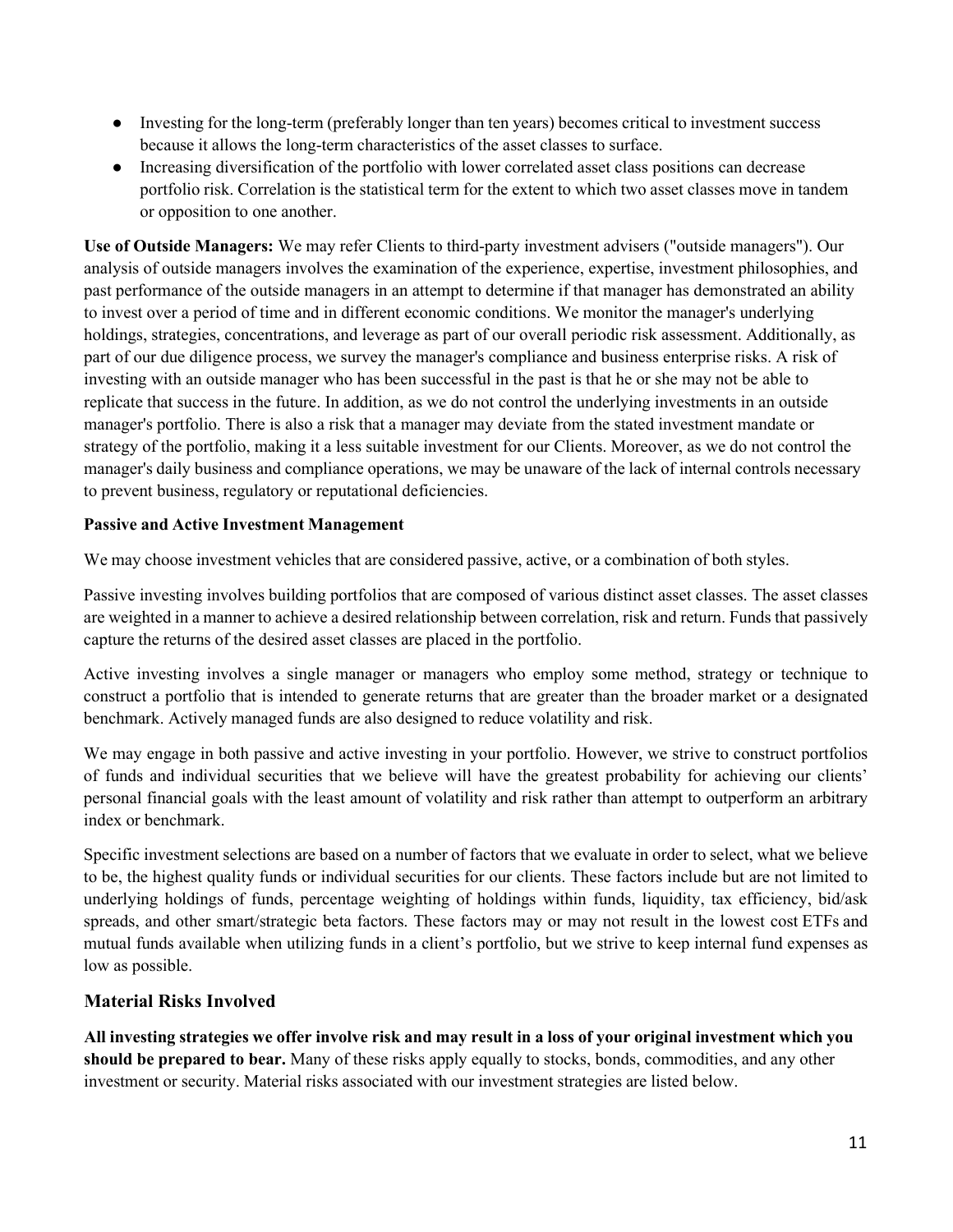**Market Risk:** Market risk involves the possibility that an investment's current market value will fall because of a general market decline, reducing the value of the investment regardless of the operational success of the issuer's operations or its financial condition.

**Strategy Risk:** The Adviser's investment strategies and/or investment techniques may not work as intended.

**Small and Medium Cap Company Risk:** Securities of companies with small and medium market capitalizations are often more volatile and less liquid than investments in larger companies. Small and medium cap companies may face a greater risk of business failure, which could increase the volatility of the Client's portfolio.

**Turnover Risk:** At times, the strategy may have a portfolio turnover rate that is higher than other strategies. A high portfolio turnover would result in correspondingly greater brokerage commission expenses and may result in the distribution of additional capital gains for tax purposes. These factors may negatively affect the account's performance.

**Limited markets:** Certain securities may be less liquid (harder to sell or buy) and their prices may at times be more volatile than at other times. Under certain market conditions, we may be unable to sell or liquidate investments at prices we consider reasonable or favorable or find buyers at any price.

**Concentration Risk:** Certain investment strategies focus on particular asset-classes, industries, sectors or types of investment. From time to time these strategies may be subject to greater risks of adverse developments in such areas of focus than a strategy that is more broadly diversified across a wider variety of investments.

**Interest Rate Risk:** Bond (fixed income) prices generally fall when interest rates rise, and the value may fall below par value or the principal investment. The opposite is also generally true: bond prices generally rise when interest rates fall. In general, fixed income securities with longer maturities are more sensitive to these price changes. Most other investments are also sensitive to the level and direction of interest rates.

**Legal or Legislative Risk**: Legislative changes or Court rulings may impact the value of investments, or the securities' claim on the issuer's assets and finances.

**Inflation**: Inflation may erode the buying power of your investment portfolio, even if the dollar value of your investments remains the same.

### **Risks Associated with Securities**

Apart from the general risks outlined above which apply to all types of investments, specific securities may have other risks.

**Commercial Paper** is, in most cases, an unsecured promissory note that is issued with a maturity of 270 days or less. Being unsecured the risk to the investor is that the issuer may default.

**Common stocks** may go up and down in price quite dramatically, and in the event of an issuer's bankruptcy or restructuring could lose all value. A slower-growth or recessionary economic environment could have an adverse effect on the price of all stocks.

**Corporate Bonds** are debt securities to borrow money. Generally, issuers pay investors periodic interest and repay the amount borrowed either periodically during the life of the security and/or at maturity. Alternatively, investors can purchase other debt securities, such as zero coupon bonds, which do not pay current interest, but rather are priced at a discount from their face values and their values accrete over time to face value at maturity. The market prices of debt securities fluctuate depending on factors such as interest rates, credit quality, and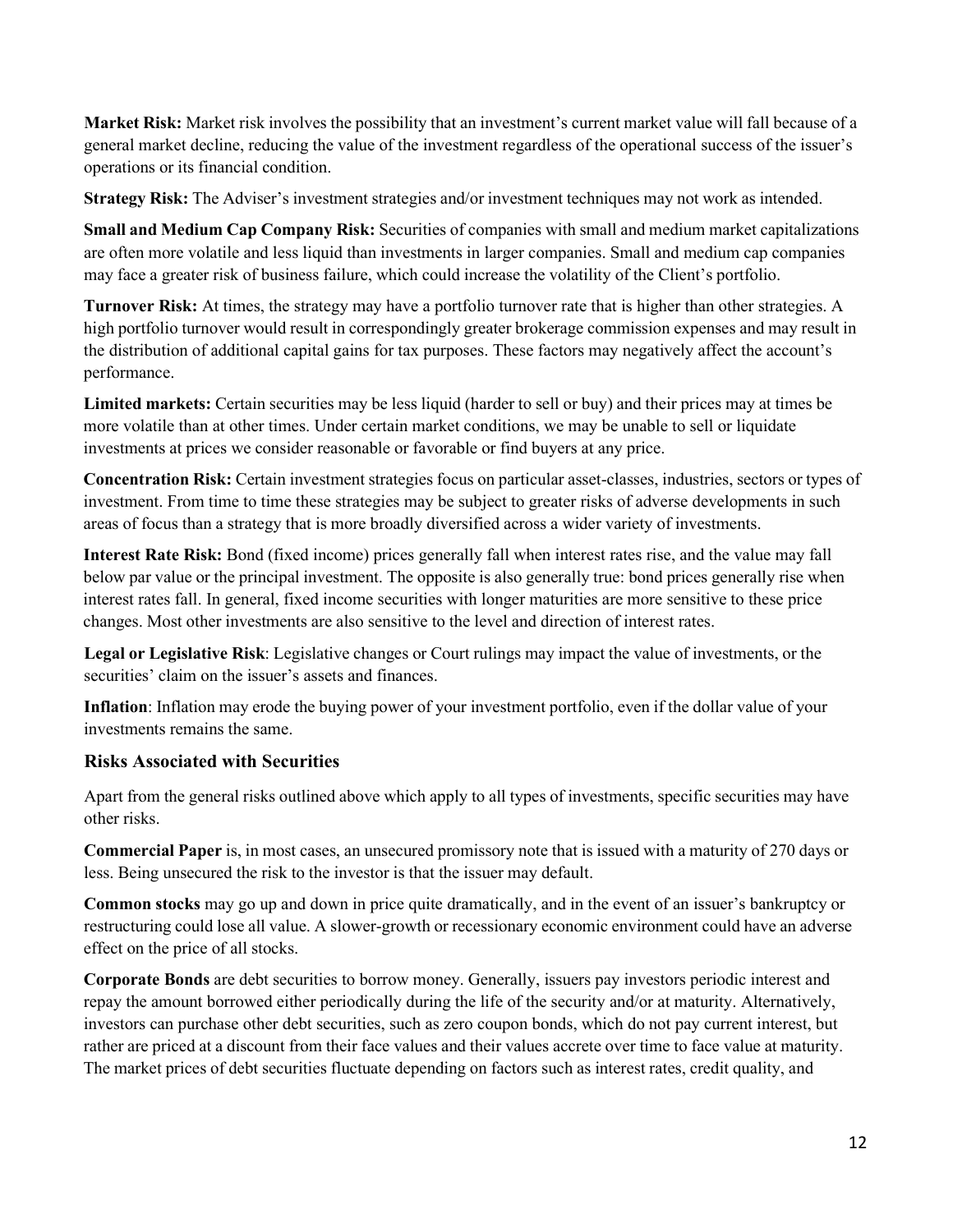maturity. In general, market prices of debt securities decline when interest rates rise and increase when interest rates fall. The longer the time to a bond's maturity, the greater its interest rate risk.

**Bank Obligations** including bonds and certificates of deposit may be vulnerable to setbacks or panics in the banking industry. Banks and other financial institutions are greatly affected by interest rates and may be adversely affected by downturns in the U.S. and foreign economies or changes in banking regulations.

**Municipal Bonds** are debt obligations generally issued to obtain funds for various public purposes, including the construction of public facilities. Municipal bonds pay a lower rate of return than most other types of bonds. However, because of a municipal bond's tax-favored status, investors should compare the relative after-tax return to the after-tax return of other bonds, depending on the investor's tax bracket. Investing in municipal bonds carries the same general risks as investing in bonds in general. Those risks include interest rate risk, reinvestment risk, inflation risk, market risk, call or redemption risk, credit risk, and liquidity and valuation risk.

**Options and other derivatives** carry many unique risks, including time-sensitivity, and can result in the complete loss of principal. While covered call writing does provide a partial hedge to the stock against which the call is written, the hedge is limited to the amount of cash flow received when writing the option. When selling covered calls, there is a risk the underlying position may be called away at a price lower than the current market price.

**Exchange Traded Funds** prices may vary significantly from the Net Asset Value due to market conditions. Certain Exchange Traded Funds may not track underlying benchmarks as expected. ETFs are also subject to the following risks: (i) an ETF's shares may trade at a market price that is above or below their net asset value; (ii) the ETF may employ an investment strategy that utilizes high leverage ratios; or (iii) trading of an ETF's shares may be halted if the listing exchange's officials deem such action appropriate, the shares are de-listed from the exchange, or the activation of market-wide "circuit breakers" (which are tied to large decreases in stock prices) halts stock trading generally. The Adviser has no control over the risks taken by the underlying funds in which the Clients invest.

**Mutual Funds**: When a Client invests in open-end mutual funds or ETFs, the Client indirectly bears its proportionate share of any fees and expenses payable directly by those funds. Therefore, the Client will incur higher expenses, many of which may be duplicative. In addition, the Client's overall portfolio may be affected by losses of an underlying fund and the level of risk arising from the investment practices of an underlying fund (such as the use of derivatives).

# <span id="page-12-0"></span>Item 9: Disciplinary Information

### **Criminal or Civil Actions**

ICP and its management have not been involved in any criminal or civil action.

### **Administrative Enforcement Proceedings**

ICP and its management have not been involved in administrative enforcement proceedings.

### **Self-Regulatory Organization Enforcement Proceedings**

ICP and its management have not been involved in legal or disciplinary events that are material to a Client's or prospective Client's evaluation of ICP or the integrity of its management.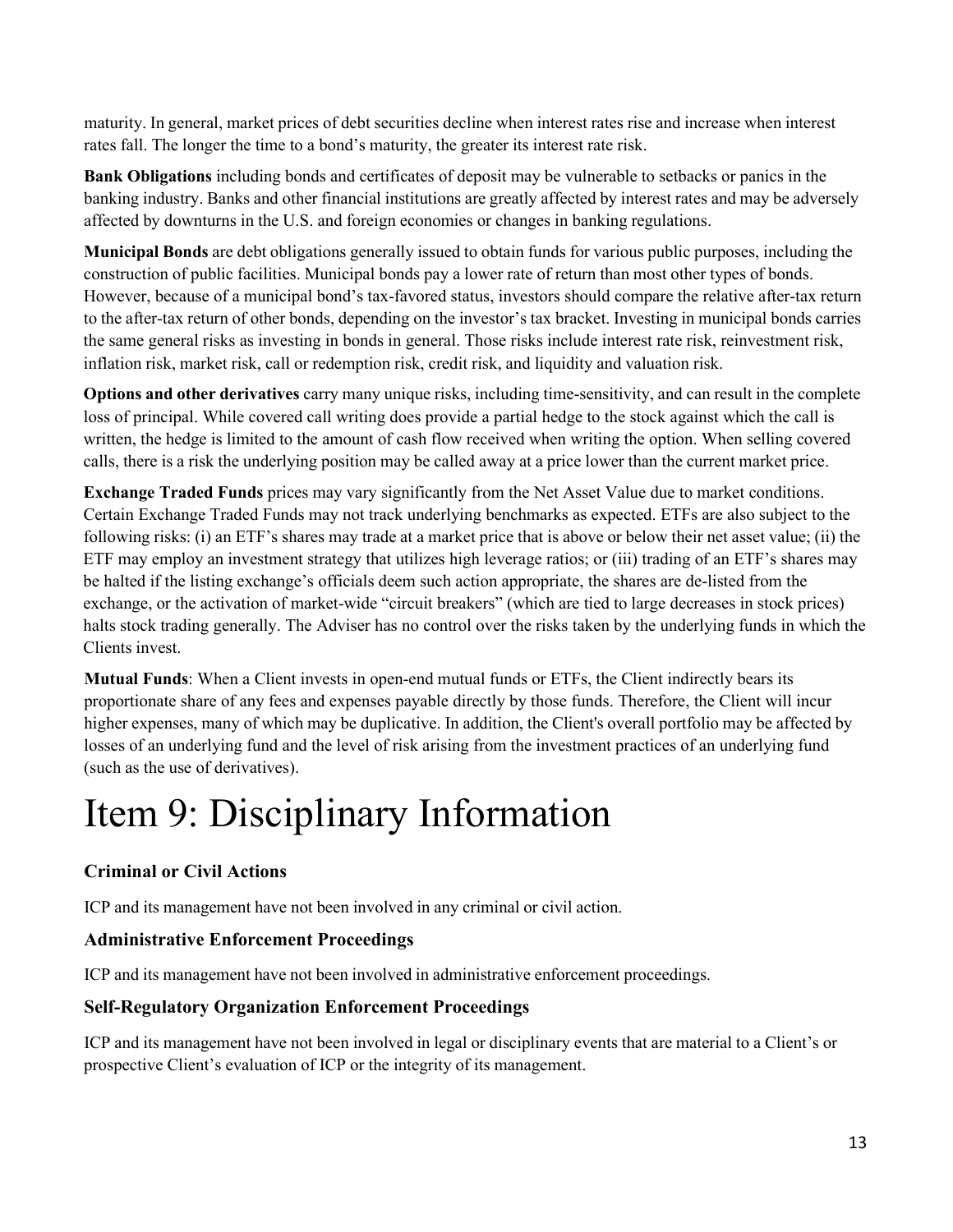# <span id="page-13-0"></span>Item 10: Other Financial Industry Activities and Affiliations

No ICP employee is registered, or has an application pending to register, as a broker-dealer or a registered representative of a broker-dealer.

No ICP employee is registered, or has an application pending to register, as a futures commission merchant, commodity pool operator or a commodity trading advisor.

ICP only receives compensation directly from Clients. We do not receive compensation from any outside source. We do not have any conflicts of interest with any outside party.

Gregory Fowler is the owner of Fowler and Co., Inc. (public accounting firm). At times, clients may be referred between ICP and Fowler and Co., Inc. when appropriate but will not receive any compensation in exchange for the referral. Clients are never obligated to use the services of either party recommended to them. S/he devotes X hours per week during market trading hours to this activity.

### **Recommendations or Selections of Other Investment Advisers**

As described above in Item 4, ICP may exercise discretionary authority provided by a client to select an independent third-party investment manager for the management of portfolios of securities. ICP has selected Buckingham Partners for such sub-advisory management and also contracts with Buckingham Partners for back-office services. ICP has a fiduciary duty to select qualified and appropriate managers in the client's best interest and believes that Buckingham Partners effectively provides both the back-office services that assist with its overall investment advisory practice and sub-advisory services. ICP continuously analyzes and assesses the use of Buckingham Partners in this capacity. While ICP has a contract with Buckingham Partners governing a time period for back-office services, ICP has no such fixed commitment to the selection of Buckingham Partners for sub-advisory services and may select another investment manager for clients upon reasonable notice to Buckingham Partners.

# <span id="page-13-1"></span>Item 11: Code of Ethics, Participation or Interest in Client Transactions and Personal Trading

As a fiduciary, our firm and its associates have a duty of utmost good faith to act solely in the best interests of each Client. Our Clients entrust us with their funds and personal information, which in turn places a high standard on our conduct and integrity. Our fiduciary duty is a core aspect of our Code of Ethics and represents the expected basis of all of our dealings. The firm also adheres to the Code of Ethics and Professional Responsibility adopted by the CFP® Board of Standards Inc., and accepts the obligation not only to comply with the mandates and requirements of all applicable laws and regulations but also to take responsibility to act in an ethical and professionally responsible manner in all professional services and activities.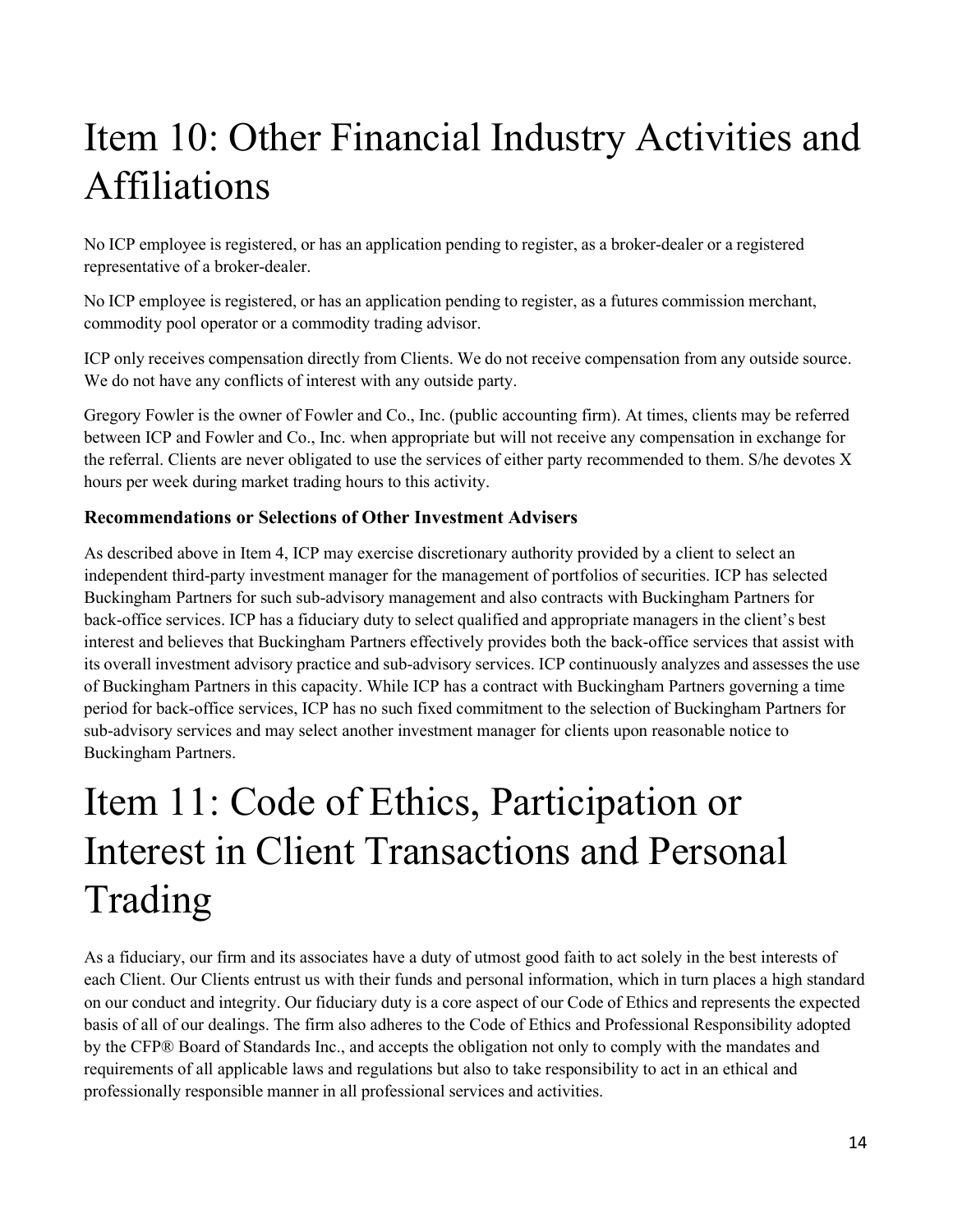### **Code of Ethics Description**

This code does not attempt to identify all possible conflicts of interest, and literal compliance with each of its specific provisions will not shield associated persons from liability for personal trading or other conduct that violates a fiduciary duty to advisory Clients. A summary of the Code of Ethics' Principles is outlined below.

- Integrity Associated persons shall offer and provide professional services with integrity.
- Objectivity Associated persons shall be objective in providing professional services to Clients.
- Competence Associated persons shall provide services to Clients competently and maintain the necessary knowledge and skill to continue to do so in those areas in which they are engaged.
- Fairness Associated persons shall perform professional services in a manner that is fair and reasonable to Clients, principals, partners, and employers, and shall disclose conflict(s) of interest in providing such services.
- Confidentiality Associated persons shall not disclose confidential Client information without the specific consent of the Client unless in response to proper legal process, or as required by law.
- Professionalism Associated persons' conduct in all matters shall reflect the credit of the profession.
- Diligence Associated persons shall act diligently in providing professional services.

We periodically review and amend our Code of Ethics to ensure that it remains current, and we require all firm access persons to attest to their understanding of and adherence to the Code of Ethics at least annually. Our firm will provide a copy of its Code of Ethics to any Client or prospective Client upon request.

### **Investment Recommendations Involving a Material Financial Interest and Conflicts of Interest**

Neither our firm, its associates or any related person is authorized to recommend to a Client or effect a transaction for a Client, involving any security in which our firm or a related person has a material financial interest, such as in the capacity as an underwriter, adviser to the issuer, etc.

### **Advisory Firm Purchase of Same Securities Recommended to Clients and Conflicts of Interest**

Our firm and its "related persons" do not invest in the same securities, or related securities, e.g., warrants, options or futures, which we recommend to Clients.

### **Trading Securities At/Around the Same Time as Client's Securities**

Because our firm and its "related persons" do not invest in the same securities, or related securities, e.g., warrants, options or futures, which we recommend to Clients, we do not trade in securities at or around the same time as Clients.

## <span id="page-14-0"></span>Item 12: Brokerage Practices

### **Factors Used to Select Custodians and/or Broker-Dealers**

Integrated Capital Planning LLC does not have any affiliation with Broker-Dealers. Specific custodian recommendations are made to the Client based on their need for such services. We recommend custodians based on the reputation and services provided by the firm.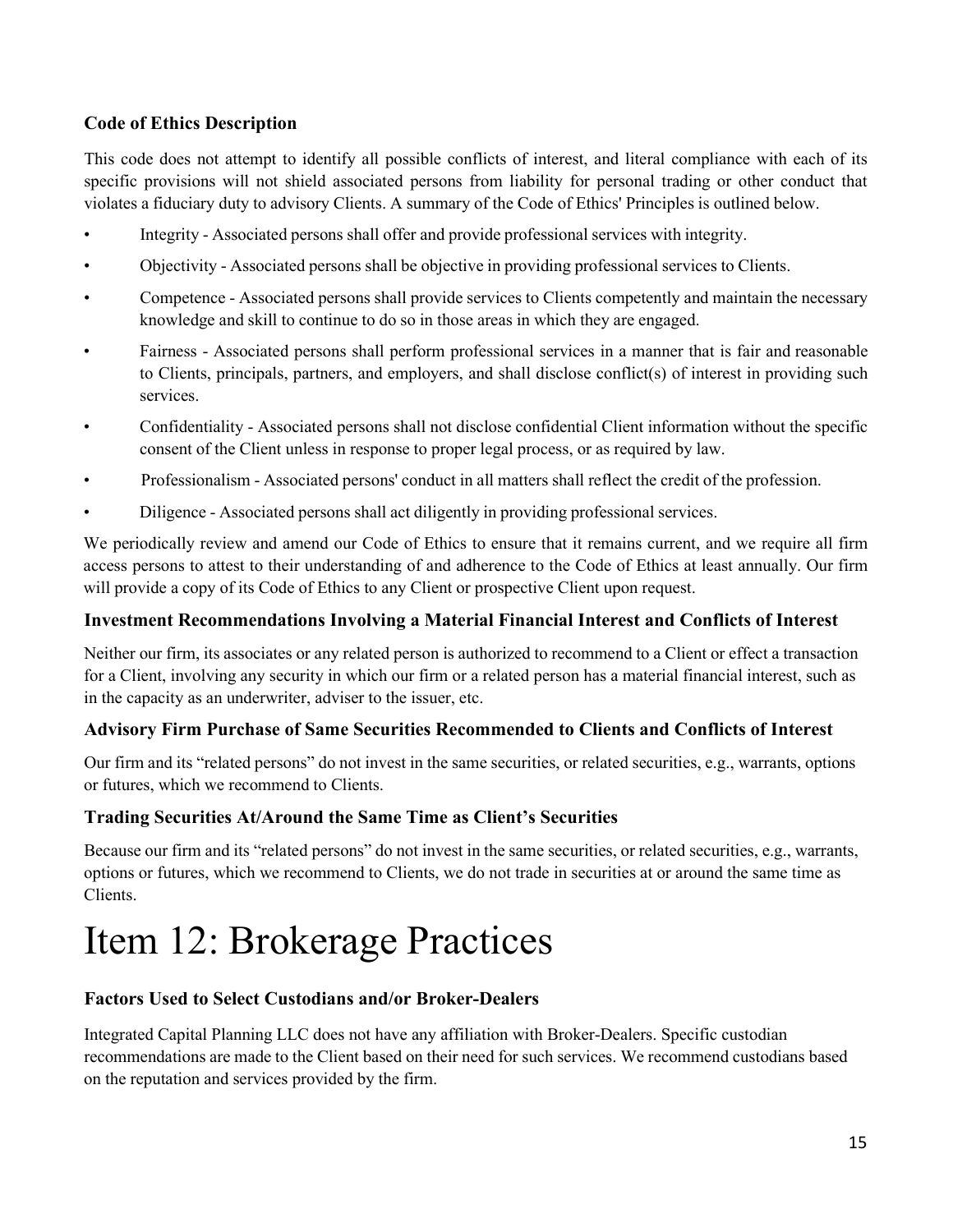#### **1. Research and Other Soft-Dollar Benefits**

We currently receive benefits as a result of our standing on Charles Schwab's Institutional platform.

#### **2. Brokerage for Client Referrals**

We receive no referrals from a broker-dealer or third party in exchange for using that broker-dealer or third party.

#### **3. Clients Directing Which Broker/Dealer/Custodian to Use**

We do recommend a specific custodian for Clients to use, however, Clients may custody their assets at a custodian of their choice. Clients may also direct us to use a specific broker-dealer to execute transactions. By allowing Clients to choose a specific custodian, we may be unable to achieve the most favorable execution of Client transactions and this may cost Clients money over using a lower-cost custodian.

### **The Custodian and Brokers We Use (Charles Schwab)**

The custodian and brokers we use maintain custody of your assets that we manage, although we may be deemed to have limited custody of your assets due to our ability to withdraw fees from your account (see Item 15 – Custody, below).

We recommend that our clients use Charles Schwab & Co., Inc. ("Schwab"), a registered broker-dealer, member SIPC, as the qualified custodian. We are independently owned and operated and are not affiliated with Schwab. Schwab will hold your assets in a brokerage account and buy and sell securities when we instruct them to. While we recommend that you use Schwab as custodian broker, you will decide whether to do so and will open your account with Schwab by entering into an account agreement directly with them. We do not open the account for you, although we may assist you in doing so. Even though your account is maintained at Schwab, we can still use other brokers to execute trades for your account as described below (see "Your brokerage and custody costs").

#### **How we select brokers/custodians**

We seek to recommend a custodian/broker that will hold your assets and execute transactions on terms that are overall most advantageous when compared with other available providers and their services. We consider a wide range of factors, including:

• Combination of transaction execution services and asset custody services (generally without a separate

fee for custody)

- Capability to execute, clear, and settle trades (buy and sell securities for your account)
- Capability to facilitate transfers and payments to and from accounts (wire transfers, check requests, bill

payment, etc.)

• Breadth of available investment products (stocks, bonds, mutual funds, exchange-traded funds (ETFs),

etc.)

- Availability of investment research and tools that assist us in making investment decisions
- Quality of services
- Competitiveness of the price of those services (commission rates, margin interest rates, other fees,

etc.) and willingness to negotiate the prices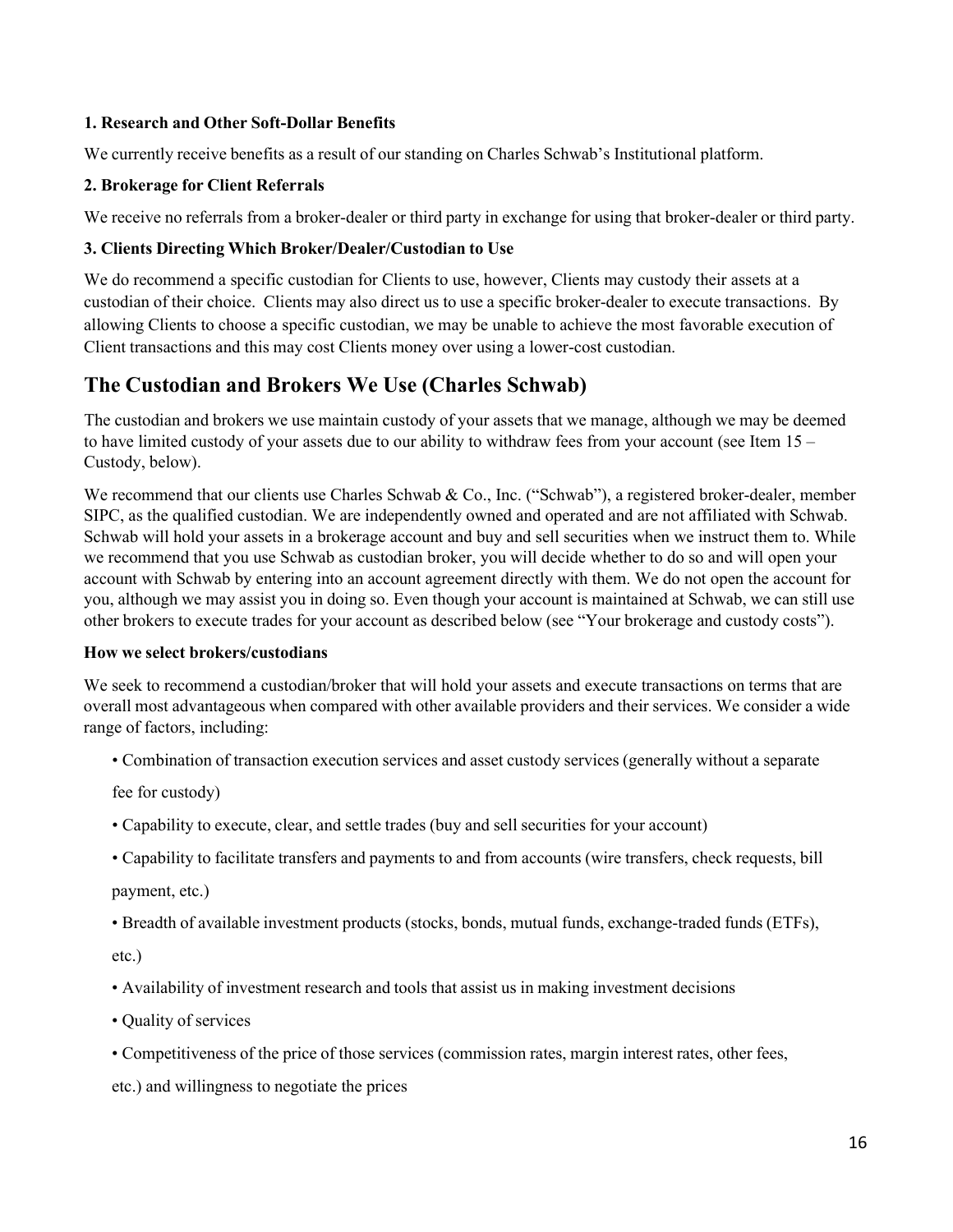- Reputation, financial strength, security and stability
- Prior service to us and our clients
- Availability of other products and services that benefit us, as discussed below (see "Products and

services available to us from Schwab")

#### **Your brokerage and custody costs**

For our clients' accounts that Schwab maintains, Schwab generally does not charge you separately for custody services but is compensated by charging you commissions or other fees on trades that it executes or that settle into your Schwab account. Certain trades (for example, many mutual funds and ETFs) may not incur Schwab commissions or transaction fees.

#### **Products and services available to us from Schwab**

Schwab Advisor ServicesTM is Schwab's business serving independent investment advisory firms like us. They provide our clients and us with access to their institutional brokerage services (trading, custody, reporting and related services), many of which are not typically available to Schwab retail customers. Schwab also makes available various support services. Some of those services help us manage or administer our clients' accounts, while others help us manage and grow our business. Schwab's support services are generally available on an unsolicited basis (we don't have to request them) and at no charge to us. Following is a more detailed description of Schwab's support services:

#### **Services that benefit you**

Schwab's institutional brokerage services include access to a broad range of investment products, execution of securities transactions, and custody of client assets. The investment products available through Schwab include some to which we might not otherwise have access or that would require a significantly higher minimum initial investment by our clients. Schwab's services described in this paragraph generally benefit you and your account.

#### **Services that may not directly benefit you**

Schwab also makes available to us other products and services that benefit us but may not directly benefit you or your account. These products and services assist us in managing and administering our clients' accounts. They include investment research, both Schwab's own and that of third parties. We may use this research to service all or a substantial number of our clients' accounts, including accounts not maintained at Schwab. In addition to investment research, Schwab also makes available software and other technology that:

- provide access to client account data (such as duplicate trade confirmations and account statements)
- facilitate trade execution and allocate aggregated trade orders for multiple client accounts
- provide pricing and other market data
- facilitate payment of our fees from our clients' accounts
- assist with back-office functions, recordkeeping, and client reporting

#### **Services that generally benefit only us**

Schwab also offers other services intended to help us manage and further develop our business enterprise. These services include: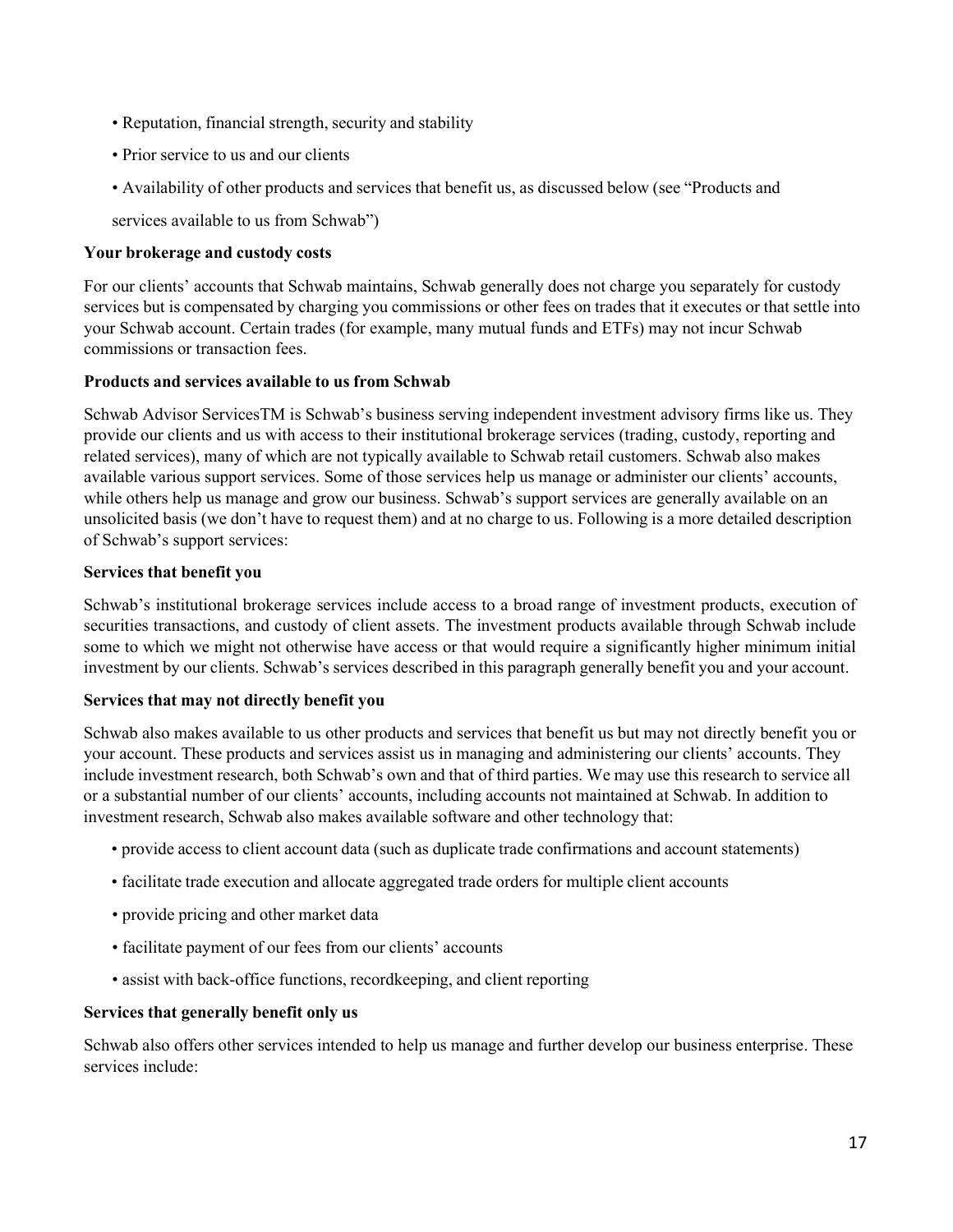- Educational conferences and events
- Consulting on technology, compliance, legal, and business needs

• Publications and conferences on practice management and business succession do not require that you maintain your account with Schwab, based on our interest in receiving Schwab's services that benefit our business and Schwab's payment for services for which we would otherwise have to pay rather than based on your interest in receiving the best value in custody services and the most favorable execution of your transactions. This is a potential conflict of interest. We believe, however, that our selection of Schwab as custodian and broker is in the best interests of our clients. Our selection is primarily supported by the scope, quality, and price of Schwab's services (see "How we select brokers/ custodians") and not Schwab's services that benefit only us.

## **Aggregating (Block) Trading for Multiple Client Accounts**

Outside Managers used by ICP may block Client trades at their discretion. Their specific practices are further discussed in their ADV Part 2A, Item 12.

## <span id="page-17-0"></span>Item 13: Review of Accounts

Gregory Fowler, Principal and CCO of ICP, will work with Clients to obtain current information regarding their assets and investment holdings and will review this information as part of our financial planning services. ICP does not provide specific reports to financial planning Clients, other than financial plans.

Client accounts with the Investment Advisory Service will be reviewed regularly on a quarterly basis by Gregory Fowler, Principal and CCO. The account is reviewed with regards to the Client's investment policies and risk tolerance levels. Events that may trigger a special review would be unusual performance, addition or deletions of Client imposed restrictions, excessive draw-down, volatility in performance, or buy and sell decisions from the firm or per Client's needs.

Clients will receive trade confirmations from the broker(s) for each transaction in their accounts as well as monthly or quarterly statements and annual tax reporting statements from their custodian showing all activity in the accounts, such as receipt of dividends and interest.

ICP will provide written reports to Investment Advisory Clients on a quarterly basis. We urge Clients to compare these reports against the account statements they receive from their custodian.

## <span id="page-17-1"></span>Item 14: Client Referrals and Other Compensation

Besides what is disclosed in Item 12 above, we do not receive any economic benefit, directly or indirectly, from any third party for advice rendered to our Clients. Nor do we, directly or indirectly, compensate any person who is not advisory personnel for Client referrals.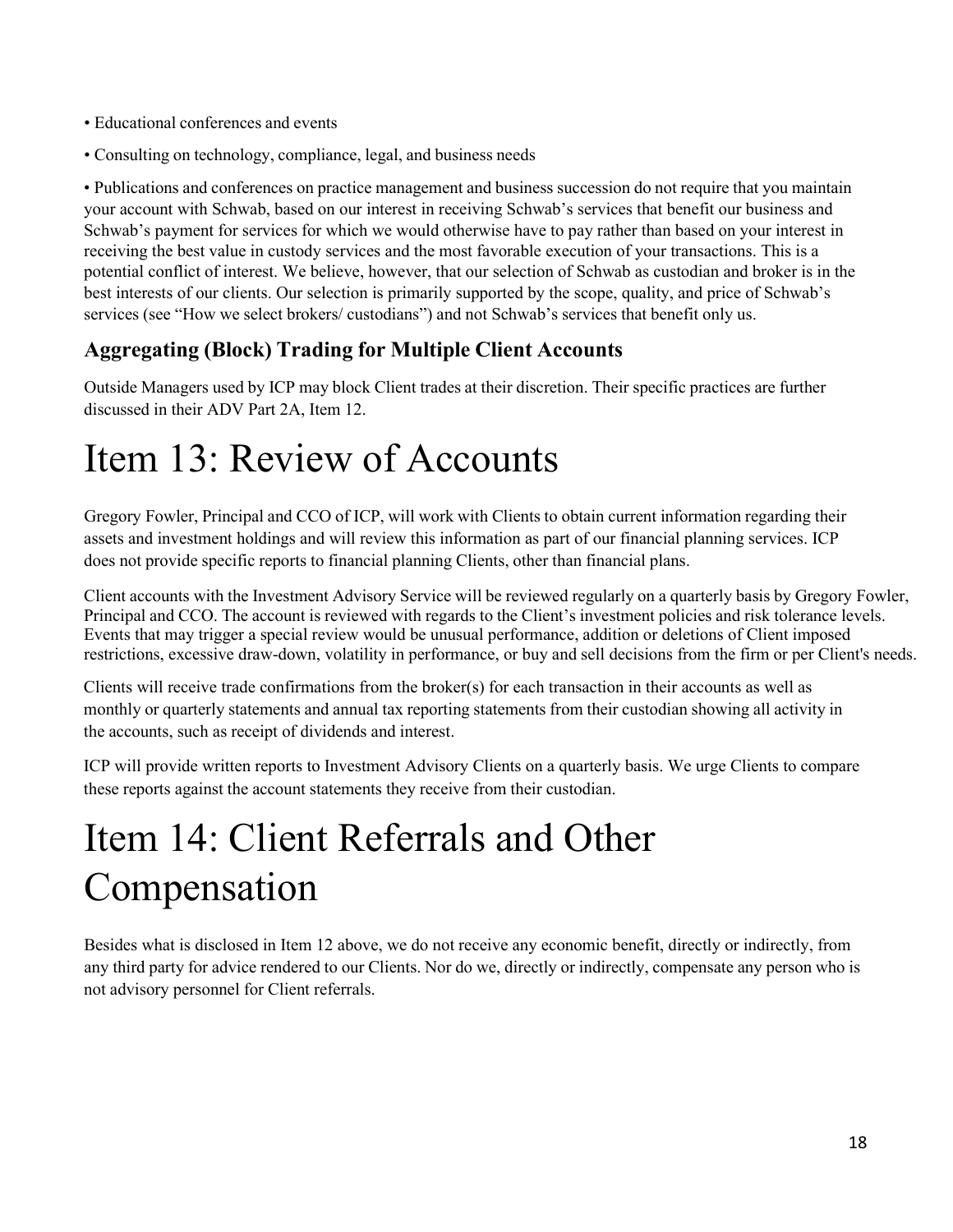# <span id="page-18-0"></span>Item 15: Custody

ICP does not accept custody of Client funds except in the instance of withdrawing Client fees.

For Client accounts in which ICP directly debits their advisory fee:

- i. ICP will send a copy of its invoice to the custodian at the same time that it sends the Client a copy.
- ii. The custodian will send at least quarterly statements to the Client showing all disbursements for the account, including the amount of the advisory fee.
- iii. The Client will provide written authorization to ICP, permitting them to be paid directly for their accounts held by the custodian.

Clients should receive at least quarterly statements from the broker-dealer, bank or other qualified custodian that holds and maintains Client's investment assets. We urge you to carefully review such statements and compare such official custodial records to the account statements or reports that we may provide to you. Our statements or reports may vary from custodial statements based on accounting procedures, reporting dates, or valuation methodologies of certain securities.

## <span id="page-18-1"></span>Item 16: Investment Discretion

For those Client accounts where we provide Investment Management Services, we maintain discretion over Client accounts with respect to securities to be bought and sold and the amount of securities to be bought and sold. Investment discretion is explained to Clients in detail when an advisory relationship has commenced. At the start of the advisory relationship, the Client will execute a Limited Power of Attorney, which will grant our firm discretion over the account. Additionally, the discretionary relationship will be outlined in the advisory contract and signed by the Client.

# <span id="page-18-2"></span>Item 17: Voting Client Securities

We do not vote Client proxies. Therefore, Clients maintain exclusive responsibility for: (1) voting proxies, and (2) acting on corporate actions pertaining to the Client's investment assets. The Client shall instruct the Client's qualified custodian to forward to the Client copies of all proxies and shareholder communications relating to the Client's investment assets. If the Client would like our opinion on a particular proxy vote, they may contact us at the number listed on the cover of this brochure.

In most cases, you will receive proxy materials directly from the account custodian. However, in the event we were to receive any written or electronic proxy materials, we would forward them directly to you by mail, unless you have authorized our firm to contact you by electronic mail, in which case, we would forward you any electronic solicitation to vote proxies.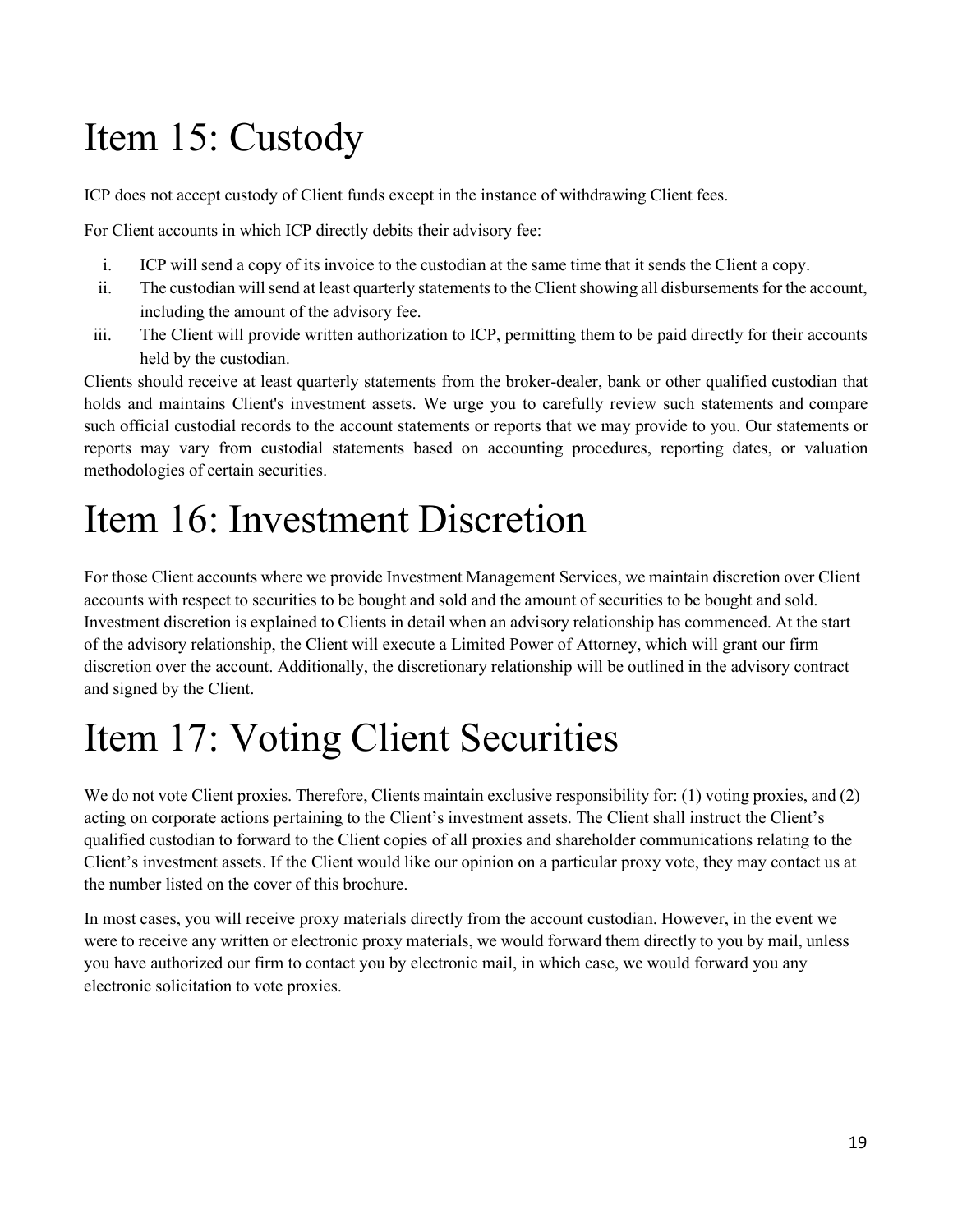# <span id="page-19-0"></span>Item 18: Financial Information

Registered Investment Advisers are required in this Item to provide you with certain financial information or disclosures about our financial condition. We have no financial commitment that impairs our ability to meet contractual and fiduciary commitments to Clients, and we have not been the subject of a bankruptcy proceeding.

We do not have custody of Client funds or securities or require or solicit prepayment of more than \$500 in fees per Client six months in advance.

# <span id="page-19-1"></span>Item 19: Requirements for State-Registered Advisers

## **William E. Summers**

Born: 1968

## **Educational Background**

- 1990 Bachelor's in Business, University Of Washington
- 1993 Master's in Tax, University Of Washington

### **Business Experience**

- 08/2020 Present, Integrated Capital Planning LLC, Principal
- 08/2004 Present, Self Employed, Consultant
- 07/2009 07/2011, Fowler Summers Certified Public Accounts LLC, Principal

## **Professional Designations, Licensing & Exams**

**CFP (Certified Financial Planner)**®**:** The CERTIFIED FINANCIAL PLANNER™, CFP® and federally registered CFP (with flame design) marks (collectively, the "CFP® marks") are professional certification marks granted in the United States by Certified Financial Planner Board of Standards, Inc. ("CFP Board").

The CFP® certification is a voluntary certification; no federal or state law or regulation requires financial planners to hold CFP® certification. It is recognized in the United States and a number of other countries for its (1) high standard of professional education; (2) stringent code of conduct and standards of practice; and (3) ethical requirements that govern professional engagements with Clients. Currently, more than 71,000 individuals have obtained CFP® certification in the United States.

To attain the right to use the CFP® marks, an individual must satisfactorily fulfill the following requirements:

• Education – Complete an advanced college-level course of study addressing the financial planning subject areas that CFP Board's studies have determined as necessary for the competent and professional delivery of financial planning services, and attain a Bachelor's Degree from a regionally accredited United States college or university (or its equivalent from a foreign university). CFP Board's financial planning subject areas include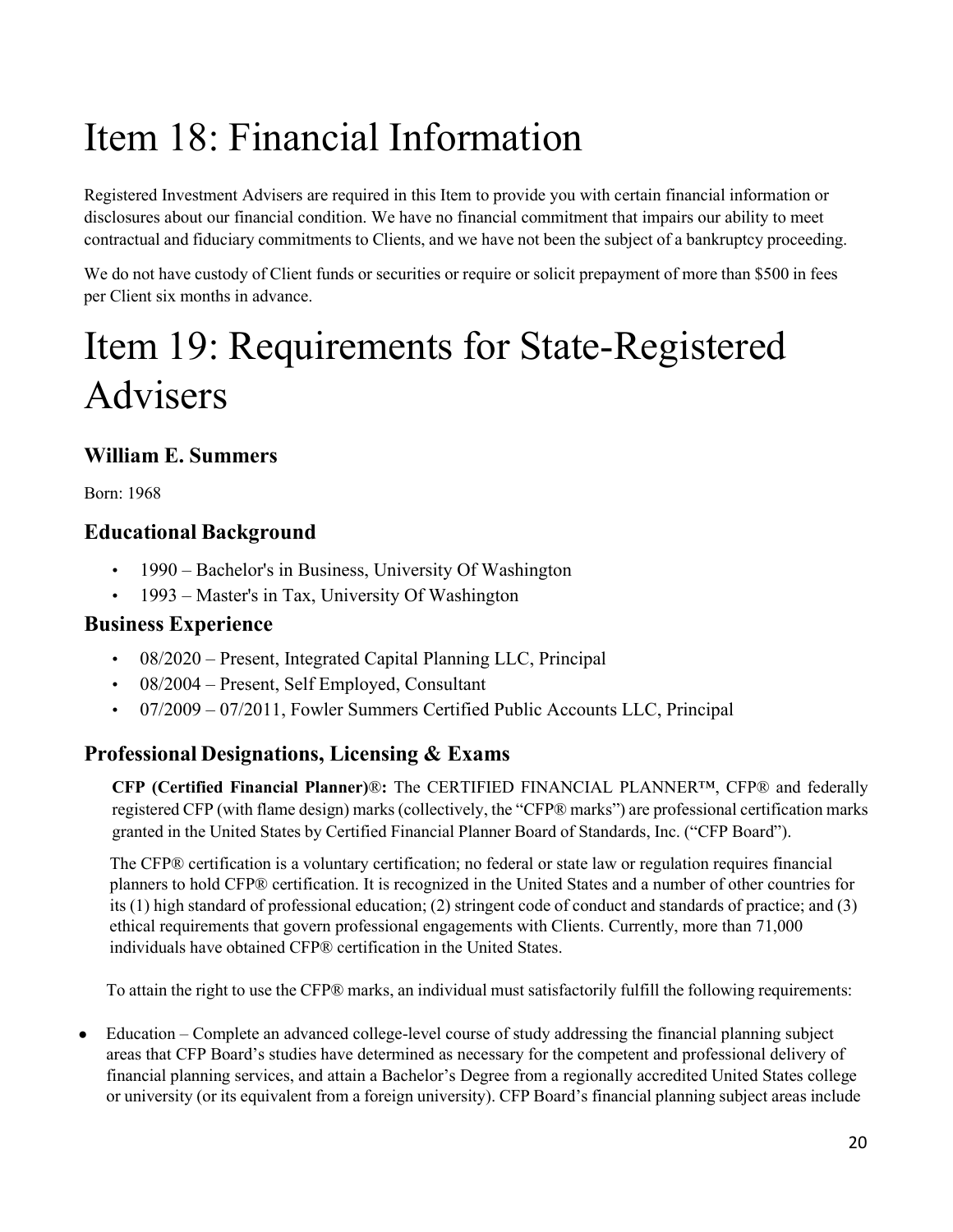insurance planning and risk management, employee benefits planning, investment planning, income tax planning, retirement planning, and estate planning;

- Examination Pass the comprehensive CFP® Certification Examination. The examination includes case studies and Client scenarios designed to test one's ability to correctly diagnose financial planning issues and apply one's knowledge of financial planning to real-world circumstances;
- Experience Complete at least three years of full-time financial planning-related experience (or the equivalent, measured as 2,000 hours per year); and
- Ethics Agree to be bound by CFP Board's *Standards of Professional Conduct*, a set of documents outlining the ethical and practice standards for CFP® professionals.

Individuals who become certified must complete the following ongoing education and ethics requirements in order to maintain the right to continue to use the CFP® marks:

- Continuing Education Complete 30 hours of continuing education hours every two years, including two hours on the *Code of Ethics* and other parts of the S*tandards of Professional Conduct*, to maintain competence and keep up with developments in the financial planning field; and
- Ethics Renew an agreement to be bound by the *Standards of Professional Conduct*. The *Standards* prominently require that CFP® professionals provide financial planning services at a fiduciary standard of care. This means CFP® professionals must provide financial planning services in the best interests of their Clients.

CFP® professionals who fail to comply with the above standards and requirements may be subject to CFP Board's enforcement process, which could result in suspension or permanent revocation of their CFP® certification.

**Certified Public Accountant (CPA):** CPAs are licensed and regulated by their state boards of accountancy. While state laws and regulations vary, the education, experience and testing requirements for licensure as a CPA generally include minimum college education (150 credit hours with at least a baccalaureate degree and a concentration in accounting), minimum experience levels (most states require at least one year of experience providing services that involve the use of accounting, attest, compilation, management advisory, financial advisory, tax or consulting skills, all of which must be achieved under the supervision of or verification by a CPA), and successful passage of the Uniform CPA Examination. In order to maintain a CPA license, states generally require the completion of 40 hours of continuing professional education (CPE) each year (or 80 hours over a two year period or 120 hours over a three year period). Additionally, all American Institute of Certified Public Accountants (AICPA) members are required to follow a rigorous Code of Professional Conduct which requires that they act with integrity, objectivity, due care, competence, fully disclose any conflicts of interest (and obtain client consent if a conflict exists), maintain client confidentiality, disclose to the client any commission or referral fees, and serve the public interest when providing financial services.

### **Other Business Activities**

William E. Summers offers software consulting services. This accounts for approximately 15% of his time.

### **Performance-Based Fees**

ICP is not compensated by performance-based fees.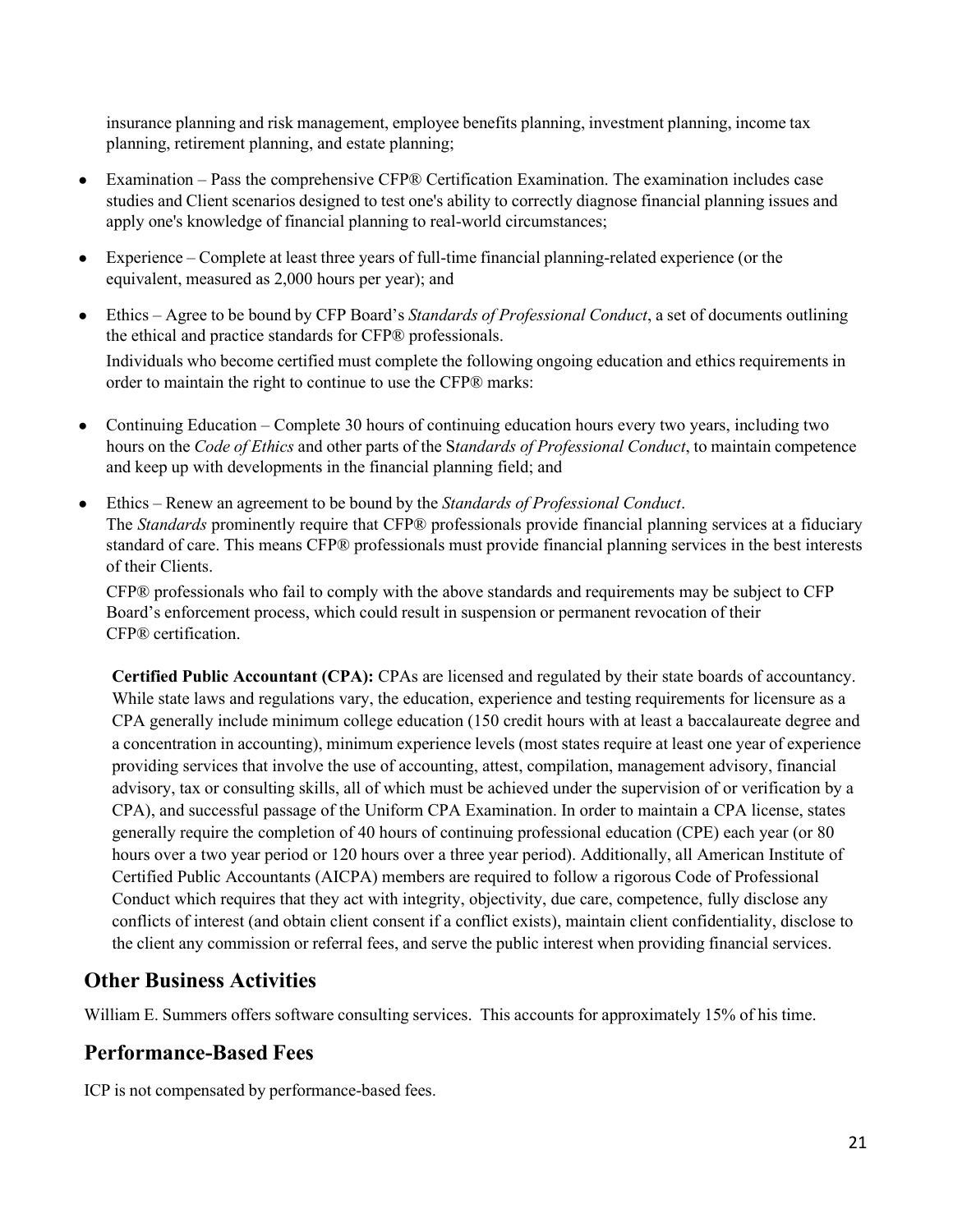## **Material Disciplinary Disclosures**

No management person at Integrated Capital Planning LLC has ever been involved in an arbitration claim of any kind or been found liable in a civil, self-regulatory organization, or administrative proceeding.

## **Material Relationships That Management Persons Have With Issuers of Securities**

Integrated Capital Planning LLC, nor William E. Summers, have any relationship or arrangement with issuers of securities, in addition to what is described in Item 10.

## **Additional Compensation**

William E. Summers does not receive any economic benefit from any person, company, or organization, in exchange for providing Clients advisory services through ICP.

### **Supervision**

Gregory Fowler, as Principal and Chief Compliance Officer of ICP, is responsible for supervision. He may be contacted at the phone number on this brochure supplement.

### **Requirements for State Registered Advisers**

William E. Summers has NOT been involved in an arbitration, civil proceeding, self-regulatory proceeding, administrative proceeding, or a bankruptcy petition.

# Item 19: Requirements for State-Registered Advisers

### **Gregory Fowler**

Born: 1971

### **Educational Background**

• 1993 – Bachelor of Science in Business Administration, University of Colorado

### **Business Experience**

- 08/2020 Present, Integrated Capital Planning LLC, Principal and CCO
- 11/2013 Present, Fowler and Co., Inc. President
- $08/2011 11/2013$ , Fowler Telfer, LLC, Principal
- 07/2009 08/2011, Fowler Summers Certified Public Accountants LLC, Founder and Principal

### **Professional Designations, Licensing & Exams**

**CFP (Certified Financial Planner)**®**:** The CERTIFIED FINANCIAL PLANNER™, CFP® and federally registered CFP (with flame design) marks (collectively, the "CFP® marks") are professional certification marks granted in the United States by Certified Financial Planner Board of Standards, Inc. ("CFP Board").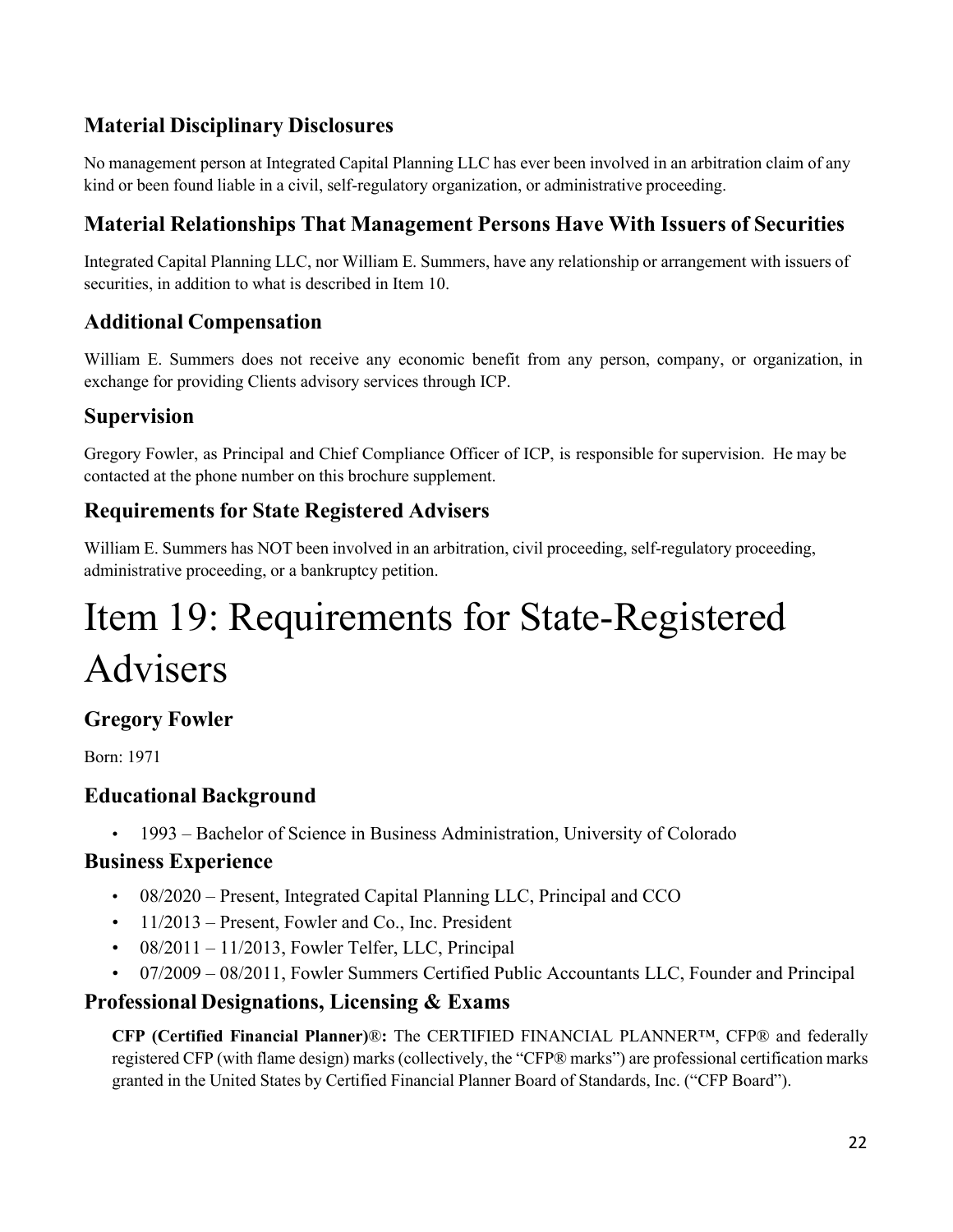The CFP® certification is a voluntary certification; no federal or state law or regulation requires financial planners to hold CFP® certification. It is recognized in the United States and a number of other countries for its (1) high standard of professional education; (2) stringent code of conduct and standards of practice; and (3) ethical requirements that govern professional engagements with Clients. Currently, more than 71,000 individuals have obtained CFP® certification in the United States.

To attain the right to use the CFP® marks, an individual must satisfactorily fulfill the following requirements:

- Education Complete an advanced college-level course of study addressing the financial planning subject areas that CFP Board's studies have determined as necessary for the competent and professional delivery of financial planning services, and attain a Bachelor's Degree from a regionally accredited United States college or university (or its equivalent from a foreign university). CFP Board's financial planning subject areas include insurance planning and risk management, employee benefits planning, investment planning, income tax planning, retirement planning, and estate planning;
- Examination Pass the comprehensive CFP® Certification Examination. The examination includes case studies and Client scenarios designed to test one's ability to correctly diagnose financial planning issues and apply one's knowledge of financial planning to real-world circumstances;
- Experience Complete at least three years of full-time financial planning-related experience (or the equivalent, measured as 2,000 hours per year); and
- Ethics Agree to be bound by CFP Board's *Standards of Professional Conduct*, a set of documents outlining the ethical and practice standards for CFP® professionals. Individuals who become certified must complete the following ongoing education and ethics requirements in order to maintain the right to continue to use the CFP® marks:
- Continuing Education Complete 30 hours of continuing education hours every two years, including two hours on the *Code of Ethics* and other parts of the S*tandards of Professional Conduct*, to maintain competence and keep up with developments in the financial planning field; and
- Ethics Renew an agreement to be bound by the *Standards of Professional Conduct*. The *Standards* prominently require that CFP® professionals provide financial planning services at a fiduciary standard of care. This means CFP® professionals must provide financial planning services in the best interests of their Clients.

CFP® professionals who fail to comply with the above standards and requirements may be subject to CFP Board's enforcement process, which could result in suspension or permanent revocation of their CFP® certification.

**Certified Public Accountant (CPA):** CPAs are licensed and regulated by their state boards of accountancy. While state laws and regulations vary, the education, experience and testing requirements for licensure as a CPA generally include minimum college education (150 credit hours with at least a baccalaureate degree and a concentration in accounting), minimum experience levels (most states require at least one year of experience providing services that involve the use of accounting, attest, compilation, management advisory, financial advisory, tax or consulting skills, all of which must be achieved under the supervision of or verification by a CPA), and successful passage of the Uniform CPA Examination. In order to maintain a CPA license, states generally require the completion of 40 hours of continuing professional education (CPE) each year (or 80 hours over a two year period or 120 hours over a three year period). Additionally, all American Institute of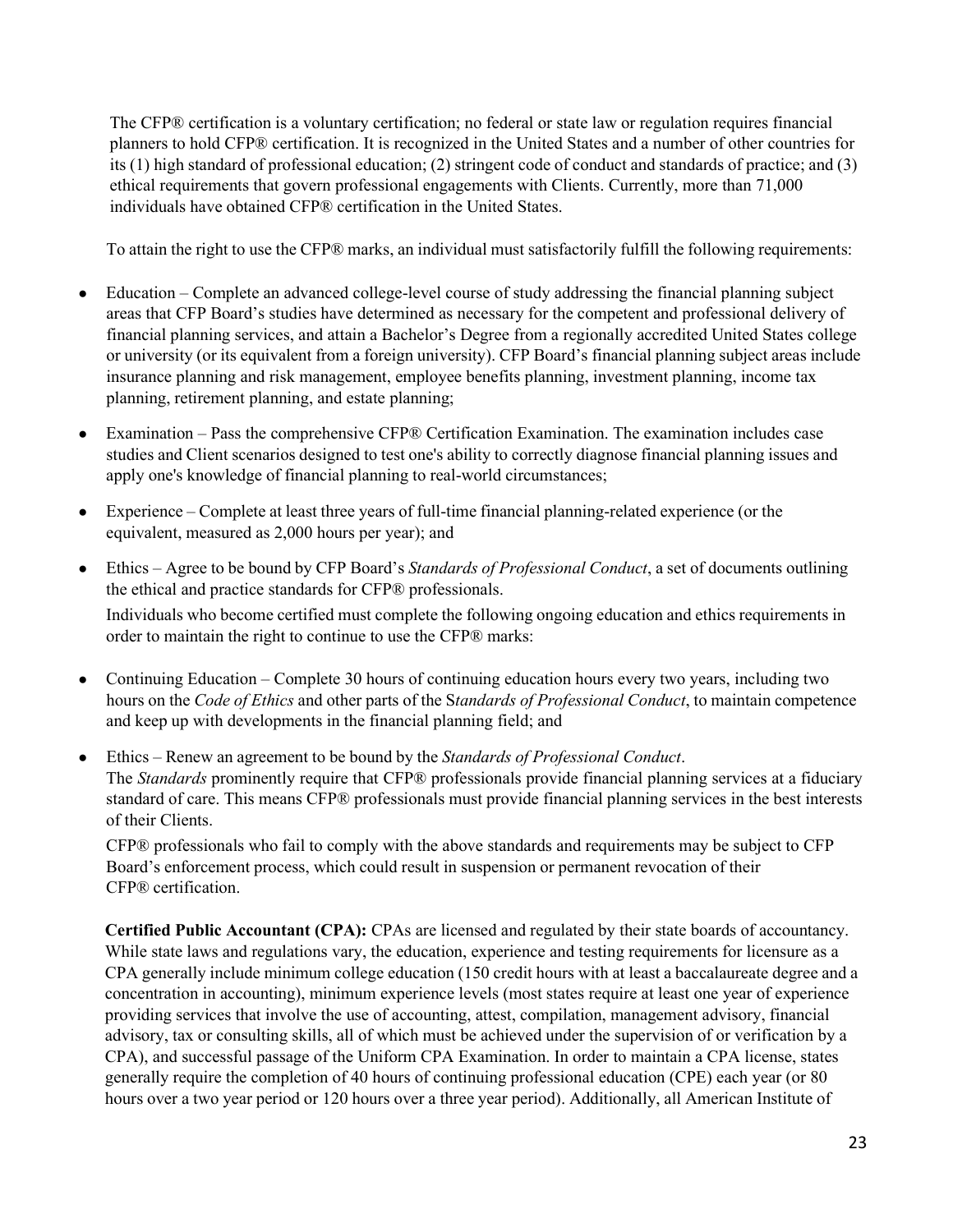Certified Public Accountants (AICPA) members are required to follow a rigorous Code of Professional Conduct which requires that they act with integrity, objectivity, due care, competence, fully disclose any conflicts of interest (and obtain client consent if a conflict exists), maintain client confidentiality, disclose to the client any commission or referral fees, and serve the public interest when providing financial services.

## **Other Business Activities**

Gregory Fowler is the Principal owner of Fowler and Co., Inc. where he offers tax and accounting services. This accounts for approximately 80% of his time.

Gregory Fowler is a Consultant with The Mountain Group, LLC. His services include financial modeling, project management and forensic accounting. The length and scope of these engagements vary throughout the year.

## **Performance-Based Fees**

ICP is not compensated by performance-based fees.

## **Material Disciplinary Disclosures**

No management person at Integrated Capital Planning LLC has ever been involved in an arbitration claim of any kind or been found liable in a civil, self-regulatory organization, or administrative proceeding.

## **Material Relationships That Management Persons Have With Issuers of Securities**

Integrated Capital Planning LLC, nor Gregory Fowler, have any relationship or arrangement with issuers of securities, in addition to what is described in Item 10.

## **Additional Compensation**

Gregory Fowler does not receive any economic benefit from any person, company, or organization, in exchange for providing Clients advisory services through ICP.

### **Supervision**

Gregory Fowler, as Principal and Chief Compliance Officer of ICP, is responsible for supervision. He may be contacted at the phone number on this brochure supplement.

### **Requirements for State Registered Advisers**

Gregory Fowler has NOT been involved in an arbitration, civil proceeding, self-regulatory proceeding, administrative proceeding, or a bankruptcy petition.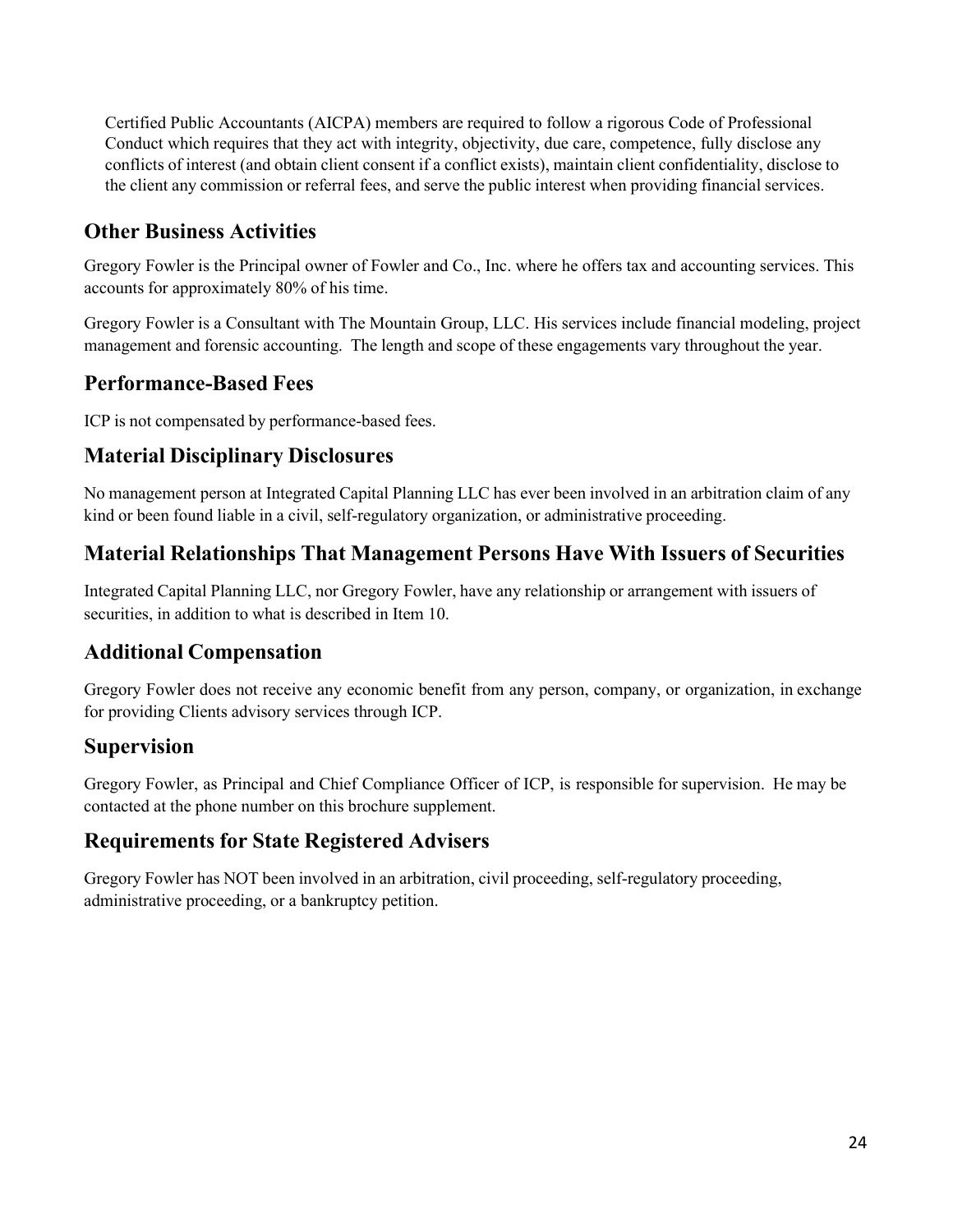

## Integrated Capital Planning LLC

550 SW Industrial Way, Ste 201 Bend, OR 97702 (503)575-9174

Dated March 7, 2022

## Form ADV Part 2B – Brochure Supplement

### <span id="page-24-0"></span>*For*

## **William E. Summers 2100895**

### Principal

This brochure supplement provides information about William E. Summers that supplements the Integrated Capital Planning LLC ("ICP") brochure. A copy of that brochure precedes this supplement. Please contact William E. Summers if the ICP brochure is not included with this supplement or if you have any questions about the contents of this supplement.

Additional information about William E. Summers is available on the SEC's website at [www.adviserinfo.sec.gov](http://www.adviserinfo.sec.gov/) which can be found using the identification number 2100895.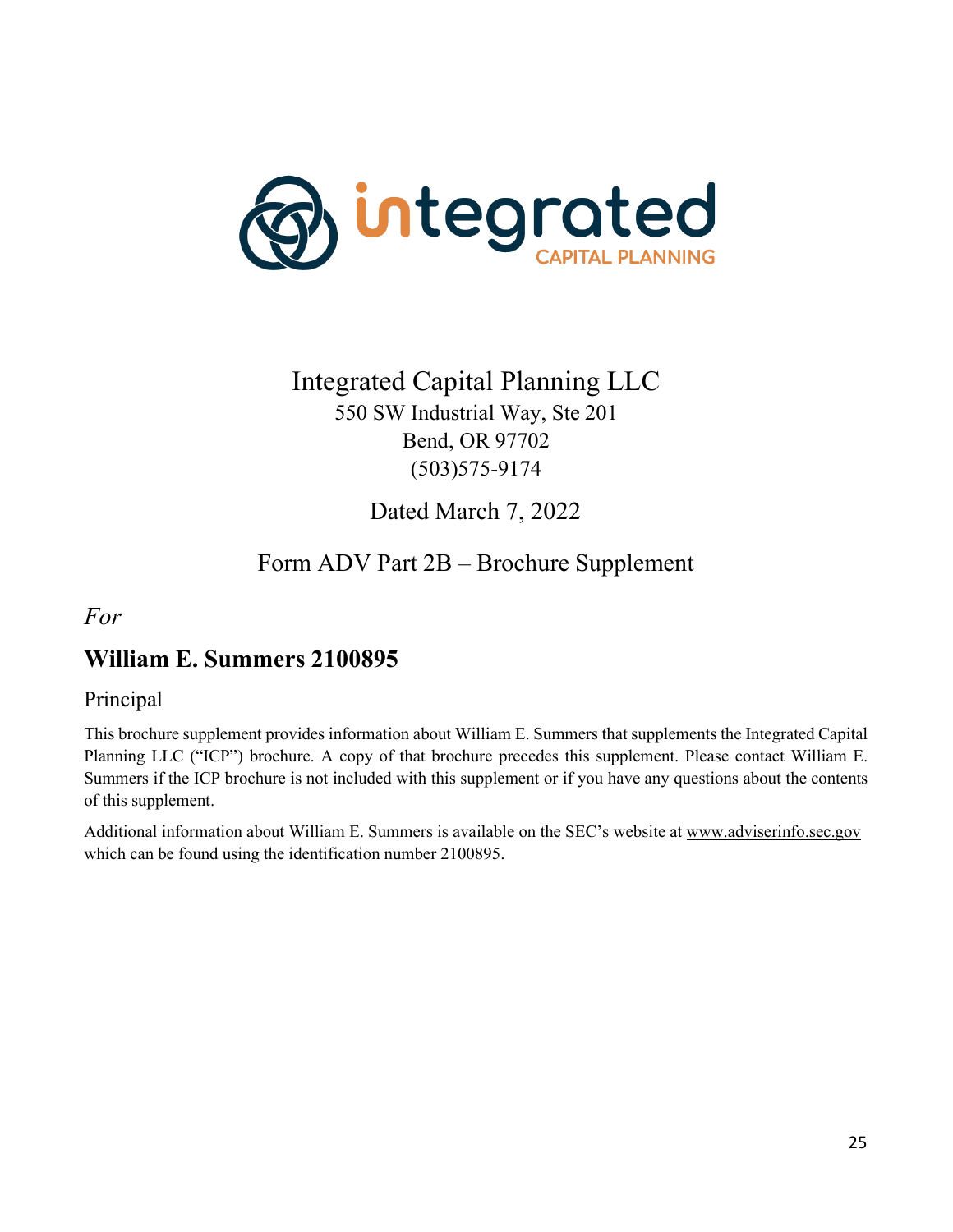# Item 2: Educational Background and Business Experience

### **William E. Summers**

Born: 1968

### **Educational Background**

- 1990 Bachelor's in Business, University Of Washington
- 1993 Master's in Tax, University Of Washington

### **Business Experience**

- 08/2020 Present, Integrated Capital Planning LLC, Principal
- 08/2004 Present, Self Employed, Consultant
- 07/2009 07/2011, Fowler Summers Certified Public Accounts LLC, Principal

## **Professional Designations, Licensing & Exams**

**CFP (Certified Financial Planner)**®**:** The CERTIFIED FINANCIAL PLANNER™, CFP® and federally registered CFP (with flame design) marks (collectively, the "CFP® marks") are professional certification marks granted in the United States by Certified Financial Planner Board of Standards, Inc. ("CFP Board").

The CFP® certification is a voluntary certification; no federal or state law or regulation requires financial planners to hold CFP® certification. It is recognized in the United States and a number of other countries for its (1) high standard of professional education; (2) stringent code of conduct and standards of practice; and (3) ethical requirements that govern professional engagements with Clients. Currently, more than 71,000 individuals have obtained CFP® certification in the United States.

To attain the right to use the CFP® marks, an individual must satisfactorily fulfill the following requirements:

- Education Complete an advanced college-level course of study addressing the financial planning subject areas that CFP Board's studies have determined as necessary for the competent and professional delivery of financial planning services, and attain a Bachelor's Degree from a regionally accredited United States college or university (or its equivalent from a foreign university). CFP Board's financial planning subject areas include insurance planning and risk management, employee benefits planning, investment planning, income tax planning, retirement planning, and estate planning;
- Examination Pass the comprehensive CFP® Certification Examination. The examination includes case studies and Client scenarios designed to test one's ability to correctly diagnose financial planning issues and apply one's knowledge of financial planning to real-world circumstances;
- Experience Complete at least three years of full-time financial planning-related experience (or the equivalent, measured as 2,000 hours per year); and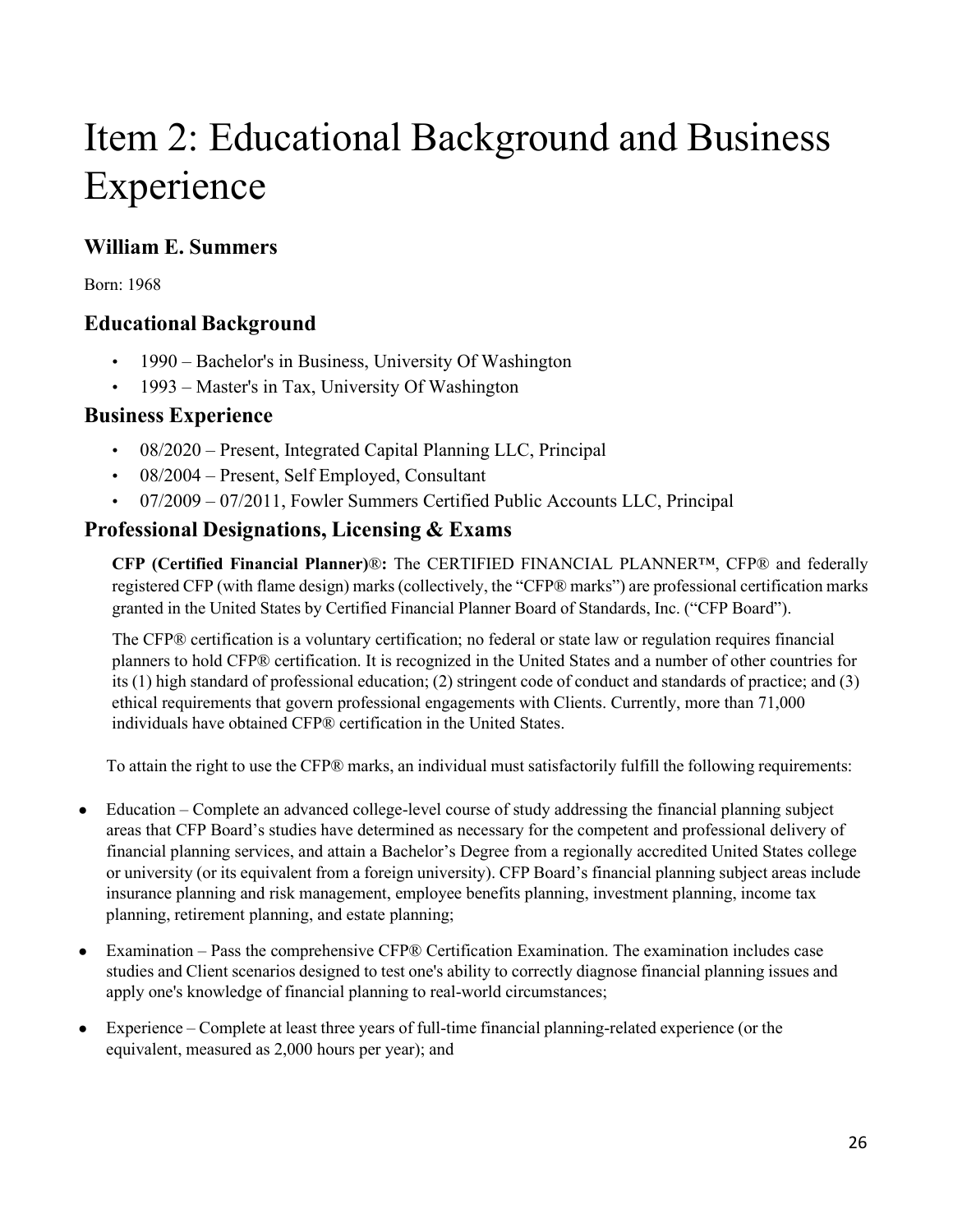- Ethics Agree to be bound by CFP Board's *Standards of Professional Conduct*, a set of documents outlining the ethical and practice standards for CFP® professionals. Individuals who become certified must complete the following ongoing education and ethics requirements in order to maintain the right to continue to use the CFP® marks:
- Continuing Education Complete 30 hours of continuing education hours every two years, including two hours on the *Code of Ethics* and other parts of the S*tandards of Professional Conduct*, to maintain competence and keep up with developments in the financial planning field; and
- Ethics Renew an agreement to be bound by the *Standards of Professional Conduct*. The *Standards* prominently require that CFP® professionals provide financial planning services at a fiduciary standard of care. This means CFP® professionals must provide financial planning services in the best interests of their Clients.

CFP® professionals who fail to comply with the above standards and requirements may be subject to CFP Board's enforcement process, which could result in suspension or permanent revocation of their CFP® certification.

**Certified Public Accountant (CPA):** CPAs are licensed and regulated by their state boards of accountancy. While state laws and regulations vary, the education, experience and testing requirements for licensure as a CPA generally include minimum college education (150 credit hours with at least a baccalaureate degree and a concentration in accounting), minimum experience levels (most states require at least one year of experience providing services that involve the use of accounting, attest, compilation, management advisory, financial advisory, tax or consulting skills, all of which must be achieved under the supervision of or verification by a CPA), and successful passage of the Uniform CPA Examination. In order to maintain a CPA license, states generally require the completion of 40 hours of continuing professional education (CPE) each year (or 80 hours over a two year period or 120 hours over a three year period). Additionally, all American Institute of Certified Public Accountants (AICPA) members are required to follow a rigorous Code of Professional Conduct which requires that they act with integrity, objectivity, due care, competence, fully disclose any conflicts of interest (and obtain client consent if a conflict exists), maintain client confidentiality, disclose to the client any commission or referral fees, and serve the public interest when providing financial services.

## Item 3: Disciplinary Information

No management person at Integrated Capital Planning LLC has ever been involved in an arbitration claim of any kind or been found liable in a civil, self-regulatory organization, or administrative proceeding.

## Item 4: Other Business Activities

William E. Summers offers software consulting services. This accounts for approximately 15% of his time.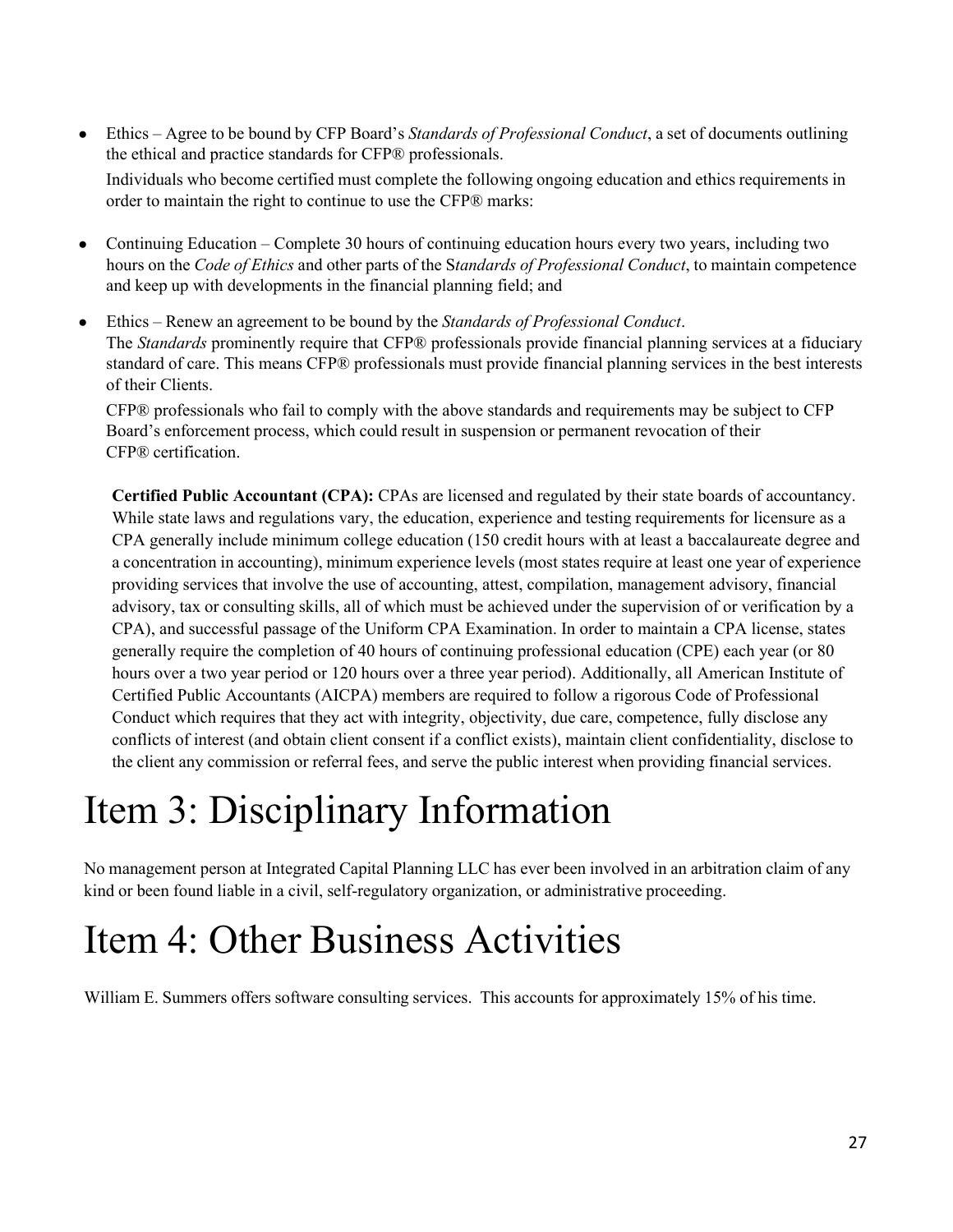# Item 5: Additional Compensation

William E. Summers does not receive any economic benefit from any person, company, or organization, in exchange for providing Clients advisory services through ICP.

# Item 6: Supervision

Gregory Fowler, as Principal and Chief Compliance Officer of ICP, is responsible for supervision. He may be contacted at the phone number on this brochure supplement.

# Item 7: Requirements for State Registered Advisers

William E. Summers has NOT been involved in an arbitration, civil proceeding, self-regulatory proceeding, administrative proceeding, or a bankruptcy petition.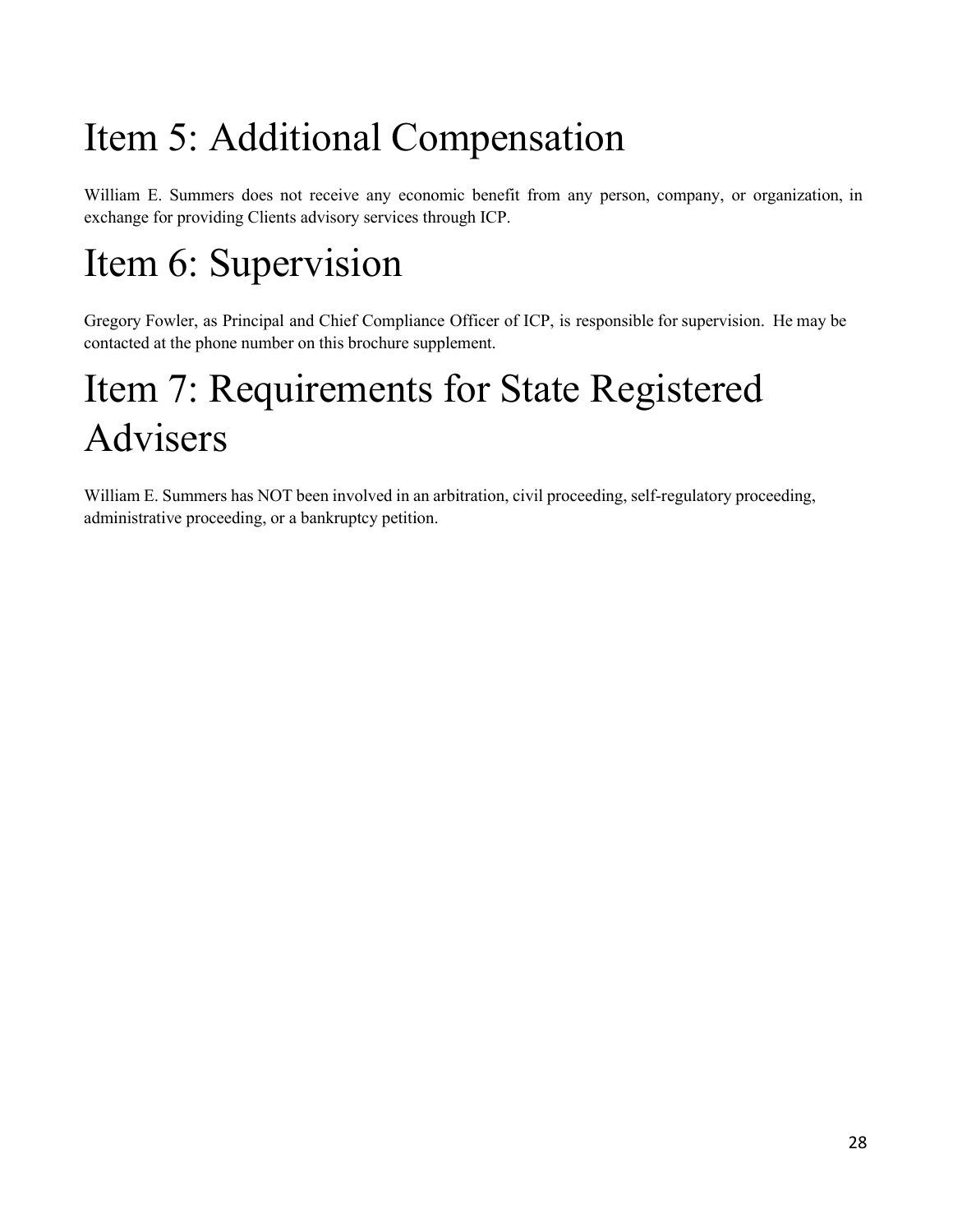

## Integrated Capital Planning LLC 550 SW Industrial Way, Ste 201 Bend, OR 97702 (503)575-9174

Dated March 7, 2022

## Form ADV Part 2B – Brochure Supplement

### <span id="page-28-0"></span>*For*

## **Gregory Fowler 5739814**

### Principal and Chief Compliance Officer

This brochure supplement provides information about Gregory Fowler that supplements the Integrated Capital Planning LLC ("ICP") brochure. A copy of that brochure precedes this supplement. Please contact Gregory Fowler if the ICP brochure is not included with this supplement or if you have any questions about the contents ofthis supplement.

Additional information about Gregory Fowler is available on the SEC's website at [www.adviserinfo.sec.gov](http://www.adviserinfo.sec.gov/) which can be found using the identification number 5739814.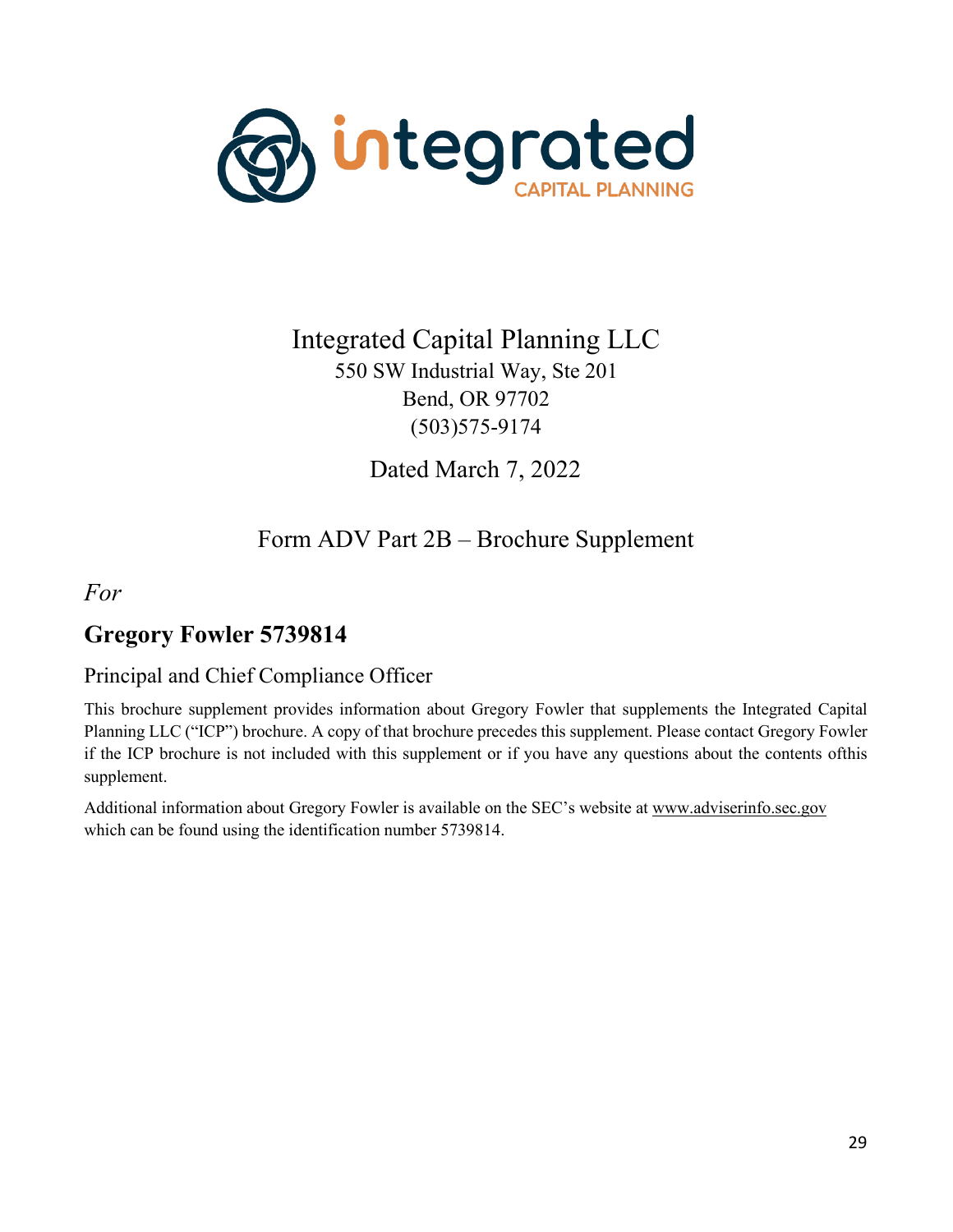# Item 2: Educational Background and Business Experience

## **Gregory Fowler**

Born: 1971

## **Educational Background**

• 1993 – Bachelor of Science in Business Administration, University of Colorado

### **Business Experience**

- 08/2020 Present, Integrated Capital Planning LLC, Principal and CCO
- $\cdot$  11/2013 Present, Fowler and Co., Inc. President
- $\cdot$  08/2011 11/2013, Fowler Telfer, LLC, Principal
- 07/2009 08/2011, Fowler Summers Certified Public Accountants LLC, Founder and Principal

## **Professional Designations, Licensing & Exams**

**CFP (Certified Financial Planner)**®**:** The CERTIFIED FINANCIAL PLANNER™, CFP® and federally registered CFP (with flame design) marks (collectively, the "CFP® marks") are professional certification marks granted in the United States by Certified Financial Planner Board of Standards, Inc. ("CFP Board").

The CFP® certification is a voluntary certification; no federal or state law or regulation requires financial planners to hold CFP® certification. It is recognized in the United States and a number of other countries for its (1) high standard of professional education; (2) stringent code of conduct and standards of practice; and (3) ethical requirements that govern professional engagements with Clients. Currently, more than 71,000 individuals have obtained CFP® certification in the United States.

To attain the right to use the CFP® marks, an individual must satisfactorily fulfill the following requirements:

- Education Complete an advanced college-level course of study addressing the financial planning subject areas that CFP Board's studies have determined as necessary for the competent and professional delivery of financial planning services, and attain a Bachelor's Degree from a regionally accredited United States college or university (or its equivalent from a foreign university). CFP Board's financial planning subject areas include insurance planning and risk management, employee benefits planning, investment planning, income tax planning, retirement planning, and estate planning;
- Examination Pass the comprehensive CFP® Certification Examination. The examination includes case studies and Client scenarios designed to test one's ability to correctly diagnose financial planning issues and apply one's knowledge of financial planning to real-world circumstances;
- Experience Complete at least three years of full-time financial planning-related experience (or the equivalent, measured as 2,000 hours per year); and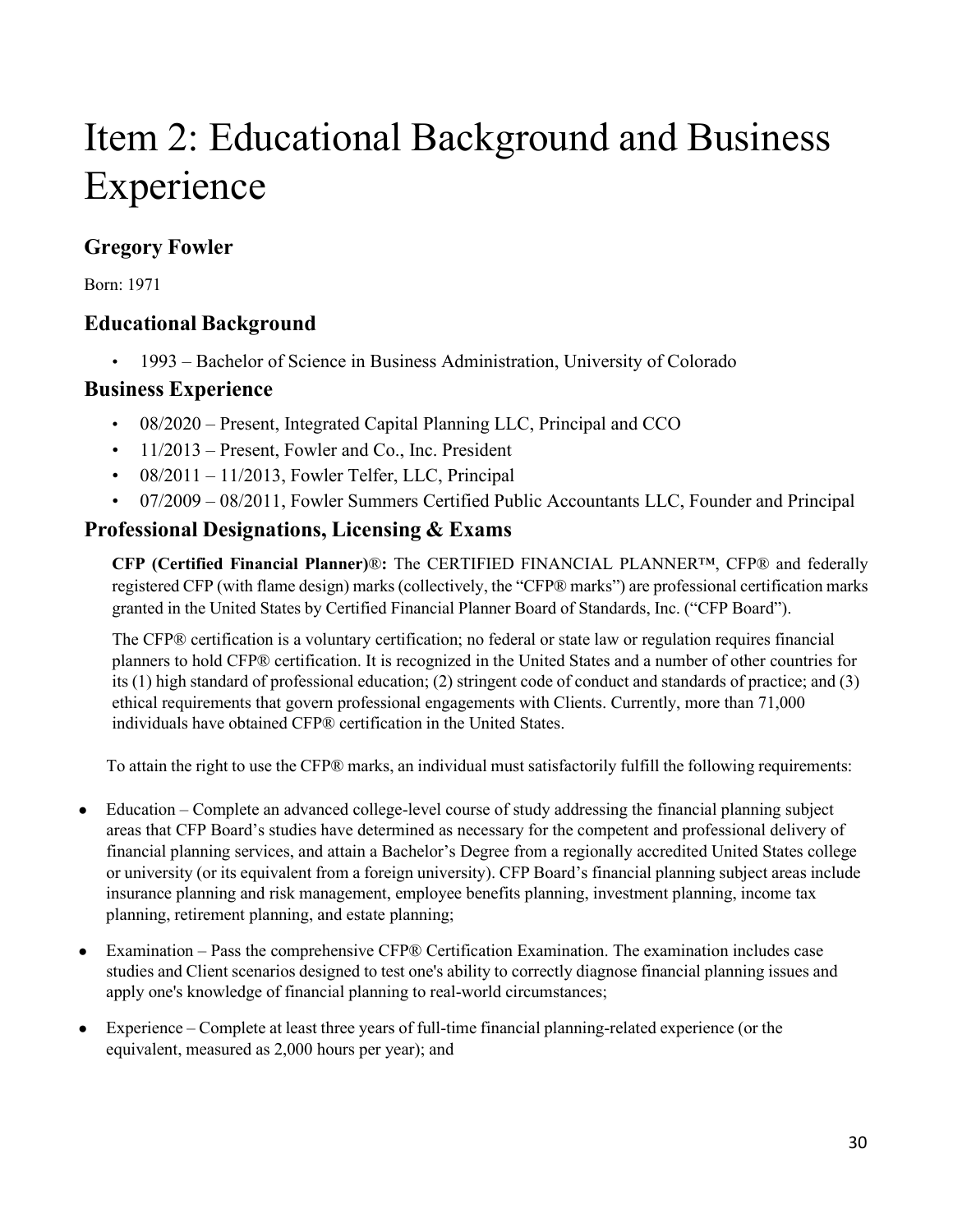- Ethics Agree to be bound by CFP Board's *Standards of Professional Conduct*, a set of documents outlining the ethical and practice standards for CFP® professionals. Individuals who become certified must complete the following ongoing education and ethics requirements in order to maintain the right to continue to use the CFP® marks:
- Continuing Education Complete 30 hours of continuing education hours every two years, including two hours on the *Code of Ethics* and other parts of the S*tandards of Professional Conduct*, to maintain competence and keep up with developments in the financial planning field; and
- Ethics Renew an agreement to be bound by the *Standards of Professional Conduct*. The *Standards* prominently require that CFP® professionals provide financial planning services at a fiduciary standard of care. This means CFP® professionals must provide financial planning services in the best interests of their Clients.

CFP® professionals who fail to comply with the above standards and requirements may be subject to CFP Board's enforcement process, which could result in suspension or permanent revocation of their CFP® certification.

**Certified Public Accountant (CPA):** CPAs are licensed and regulated by their state boards of accountancy. While state laws and regulations vary, the education, experience and testing requirements for licensure as a CPA generally include minimum college education (150 credit hours with at least a baccalaureate degree and a concentration in accounting), minimum experience levels (most states require at least one year of experience providing services that involve the use of accounting, attest, compilation, management advisory, financial advisory, tax or consulting skills, all of which must be achieved under the supervision of or verification by a CPA), and successful passage of the Uniform CPA Examination. In order to maintain a CPA license, states generally require the completion of 40 hours of continuing professional education (CPE) each year (or 80 hours over a two year period or 120 hours over a three year period). Additionally, all American Institute of Certified Public Accountants (AICPA) members are required to follow a rigorous Code of Professional Conduct which requires that they act with integrity, objectivity, due care, competence, fully disclose any conflicts of interest (and obtain client consent if a conflict exists), maintain client confidentiality, disclose to the client any commission or referral fees, and serve the public interest when providing financial services.

## Item 3: Disciplinary Information

No management person at Integrated Capital Planning LLC has ever been involved in an arbitration claim of any kind or been found liable in a civil, self-regulatory organization, or administrative proceeding.

## Item 4: Other Business Activities

Gregory Fowler is the Principal owner of Fowler and Co., Inc. where he offers tax and accounting services. This accounts for approximately 80% of his time.

Gregory Fowler is a Consultant with The Mountain Group, LLC. His services include financial modeling, project management and forensic accounting. The length and scope of these engagements vary throughout the year.